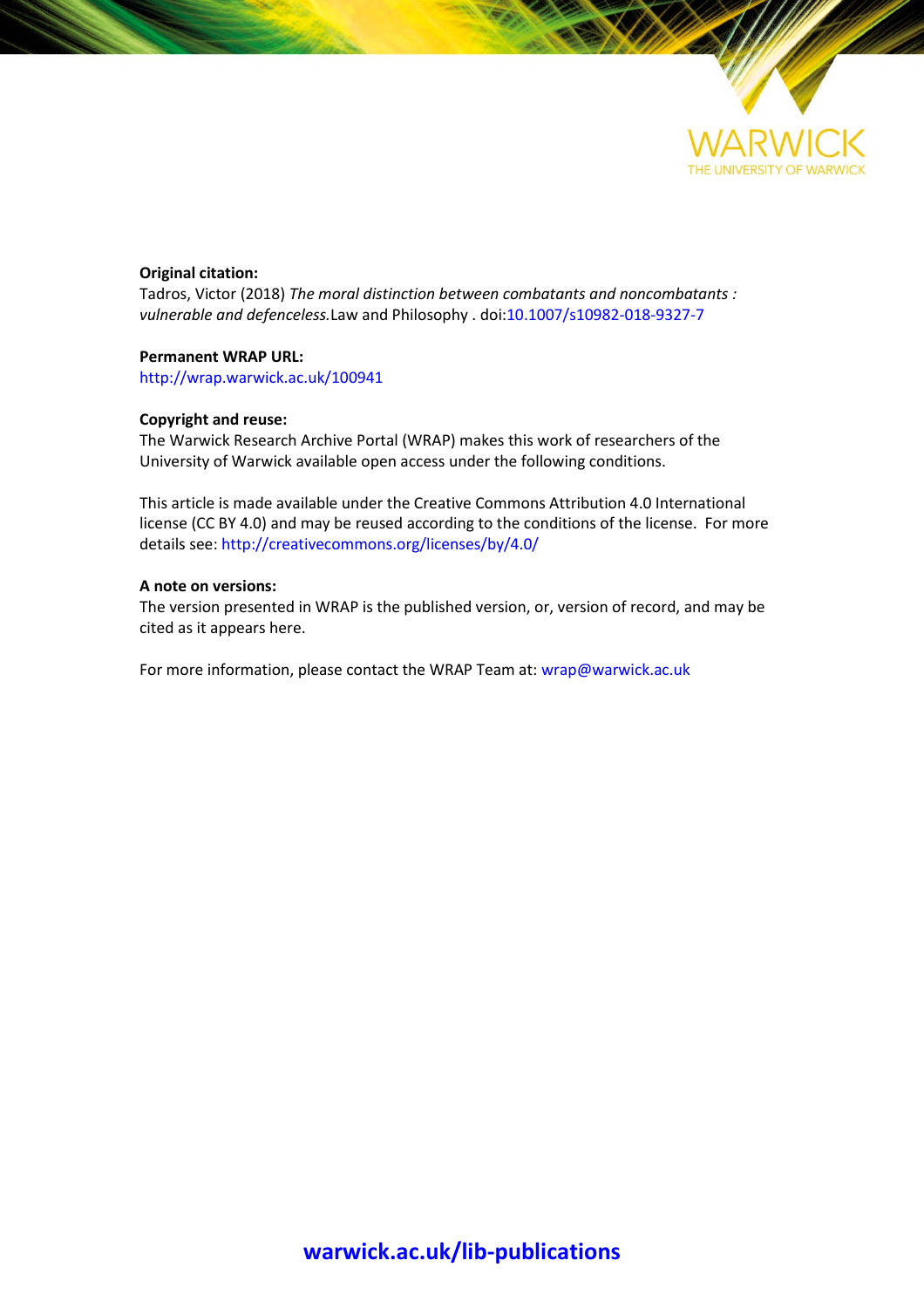

# THE MORAL DISTINCTION BETWEEN COMBATANTS AND NONCOMBATANTS: VULNERABLE AND DEFENCELESS

# (Accepted 22 December 2017)

ABSTRACT. In Sparing Civilians, Seth Lazar claims that in war, with rare exceptions, killing noncombatants is worse than killing combatants. This paper raises some doubts about whether this is an important principle – at least, once we understand Lazar's clarifications. It also suggests that however it is clarified, it seems false. And it suggests a related principle that more plausible. This related principle applies only to those with just aims, and it applies only to intentional killing rather than to all forms of killing.

In his brilliant book Sparing Civilians<sup>1</sup> Seth Lazar mounts a vigorous defence of a very widely held belief: that there is an important moral distinction between killing combatants and killing non-combatants.

Lazar does not think that the distinction between combatants and non-combatants is inherently morally important. Rather, he thinks the distinction between combatants and non-combatants contingently, but nevertheless pervasively, tracks facts that have fundamental moral importance.

This, he thinks, supports the following view:

Moral Distinction: In war, with rare exceptions, killing non-combatants is worse than killing combatants.

Lazar mounts an insightful and passionate defence of this principle.

<sup>\*</sup> I am grateful to participants at the Carnegie Conference on books by Seth Lazar and Helen Frowe. I am especially grateful to Seth, whose response helped me to improve this paper, and to Helen Frowe for comments on a later draft. I am also grateful to the Leverhulme Trust for a Major Research Fellowship which allowed me the time to work on it.

 $<sup>1</sup>$  (Oxford: OUP, 2015); hereafter, SC.</sup>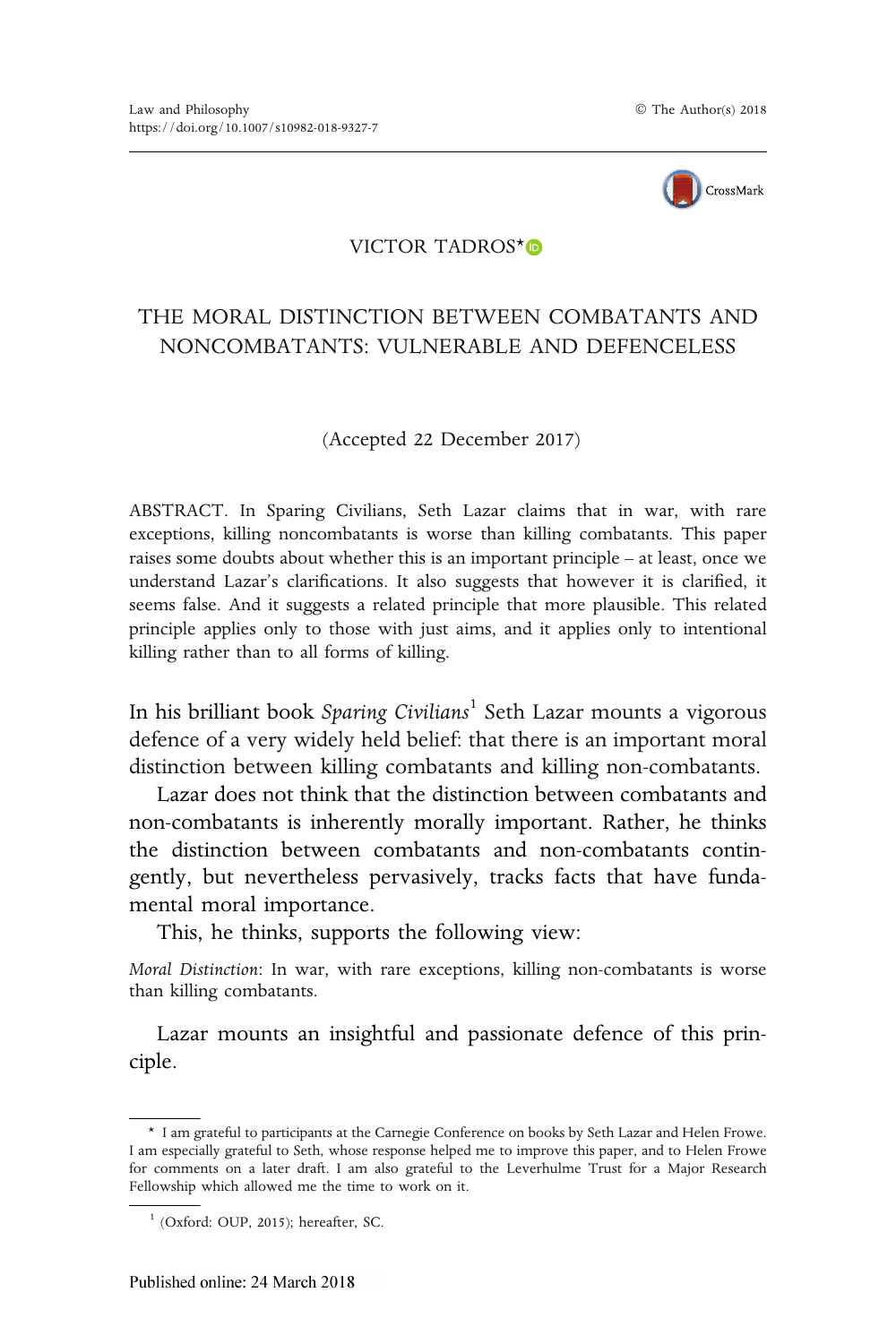I raise some doubts about whether Moral Distinction is an important principle – at least, once we understand Lazar's clarifications. I also doubt that it is true, even understood in this way. And I doubt that Lazar is committed to his clarifications of it. I suggest an alternative version of Moral Distinction that is not undermined by my arguments that I find more plausible. This version applies only to those with just aims, and it applies only to intentional killing rather than to all forms of killing. The alternative version is in some respects more revisionist than Moral Distinction – it conflicts more powerfully with the pre-reflective judgements that many people are inclined to make about the wrongness of killing in war.

### I. MORAL DISTINCTION FOR THE JUST

Consider a simple war between a just side and an unjust side. Of course, simple wars like this are quite rare – in most wars, both sides act unjustly – but the aspect of WWII fought between the Allies and Nazi Germany is a good enough example.

There are good reasons to think that it is normally worse for those on the just side of the war to kill combatants than non-combatants. The just side can justify killing only if doing so is necessary to advance their just aims, and killing non-combatants often does not advance these aims. Killing non-combatants is typically wrong because it is pointless. Killing combatants is more often necessary to advance a worthwhile goal, so this objection to killing them does not apply as often.

As Lazar points out, it is not always instrumentally valuable to kill combatants, and it is sometimes instrumentally valuable to kill noncombatants. But even when killing non-combatants is instrumentally valuable, intentionally killing them often violates some other moral principle. Intentionally killing non-combatants can usefully demoralize the enemy, but doing this is wrong because they will harmfully be used to achieve the ends of the just side.<sup>2</sup>

(I will use the label 'manipulative killing', where Lazar uses 'opportunistic killing'. There is an important distinction between manipulative and opportunistic killing that Lazar doesn't notice – the

<sup>&</sup>lt;sup>2</sup> SC ch.3. Manipulative killing of combatants is sometimes wrong too, especially where their culpability is not profound, and there is no additional eliminative justification for killing them. For a brief argument, see 'Orwell's Battle with Brittain: Vicarious Liability for Unjust Aggression' (2014) 42 Philosophy and Public Affairs 42, 75.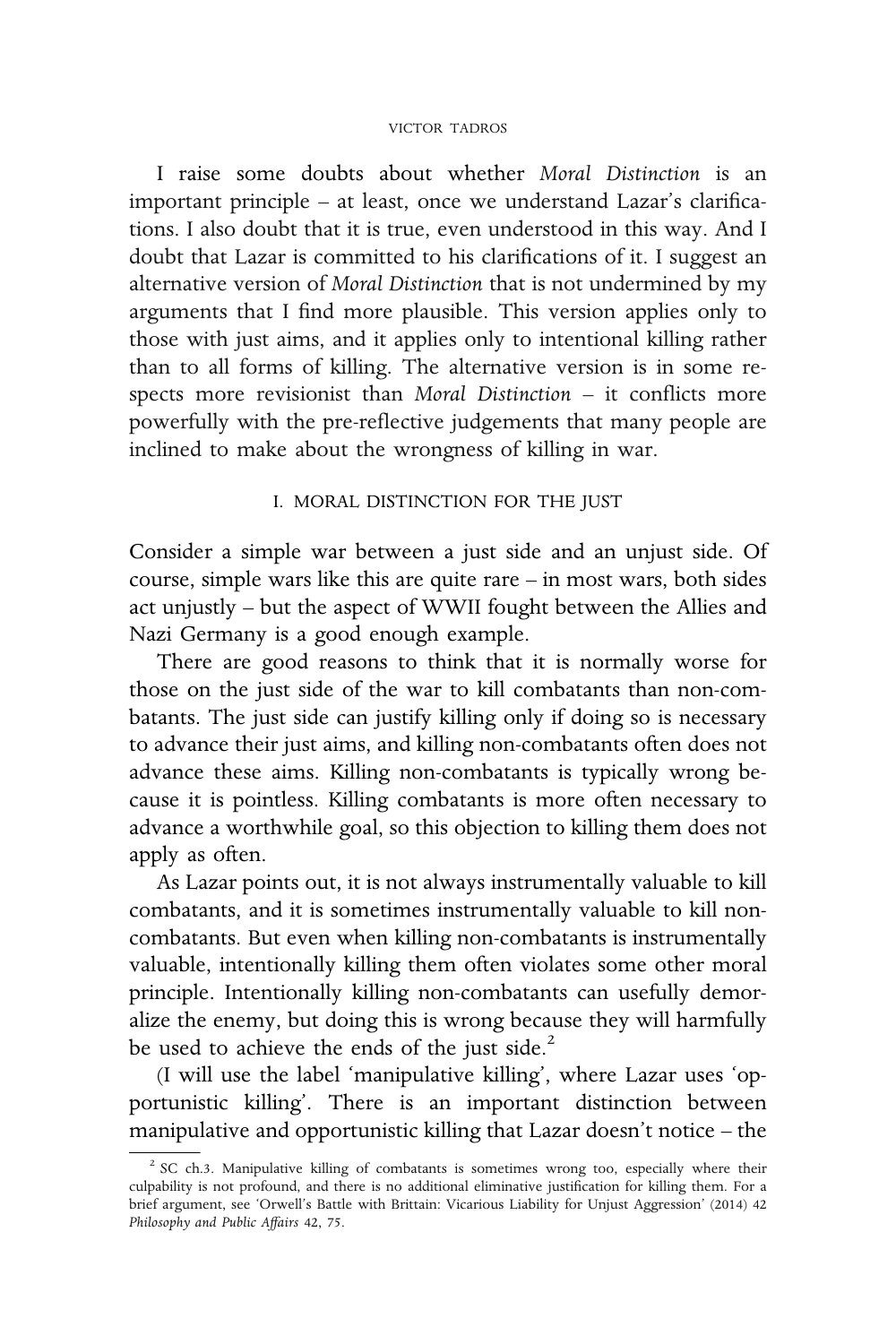main objection, I think, is that non-combatants are used, and not that a new opportunity that they create is exploited). $3$ 

Targeting combatants is also useful, but they need not be used. Killing them eliminates the threats they pose. Lazar joins several others in arguing that it is worse to kill manipulatively than it is to kill eliminatively, other things equal. If this is right, it is typically harder for those on the just side to justify targeting non-combatants than combatants.

These arguments powerfully support the view that it is typically wrong intentionally to kill non-combatants on the unjust side where intentionally killing combatants on the unjust side is permissible. At most it would be permissible intentionally to kill non-combatants in order to prevent them from contributing to the war effort – doing this would be eliminative. But, Lazar thinks, it is rarely permissible intentionally to kill them in this way. And even if it sometimes is, combatants will often lack sufficient information to justify it. If this is right, these cases do not undermine the idea that killing non-combatants is often wrong where killing combatants is often permissible.

These arguments do not support Moral Distinction. First, the argument offered only applies to intentional killing. Moral Distinction, though, is concerned with killing more generally. It suggests that it is worse to kill non-combatants than combatants as a side-effect. I am not confident that this is always true, or even typically true, especially if combatants on the unjust side are ignorant of the injustice, or have powerful excuses, subject to some further conditions.<sup>4</sup>

More importantly for our purposes, these arguments support only the view that it is harder to justify targeting non-combatants than combatants. They do not show that it is worse to kill non-combatants than combatants when doing either thing is completely unjustified. But Moral Distinction is concerned with the gravity of a person's wrongdoing when she has acted wrongly, rather than with permissibility.

Suppose that one act is harder to justify than another: for example, that manipulative killing is harder to justify than eliminative killing. It does not follow that wrongful manipulative killing is worse than wrongful eliminative killing. The idea that it is more

<sup>&</sup>lt;sup>3</sup> In SC ch.2. For discussion of this distinction, see V. Tadros 'Wrongful Intentions Without Closeness' (2015) 43 Philosophy and Public Affairs 52.

<sup>4</sup> See, further, Tadros 'Orwell's Battle With Brittain'.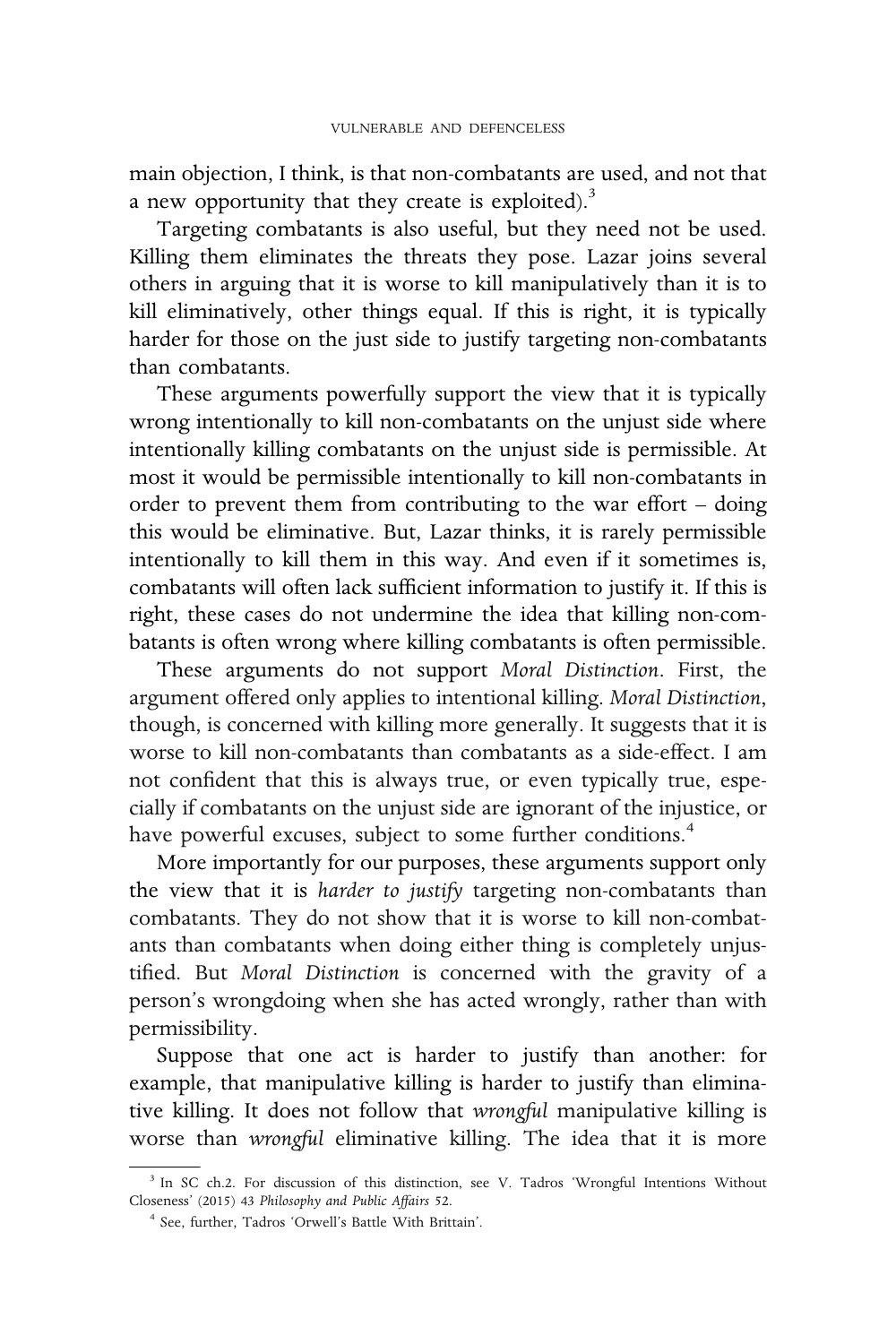difficult to justify one act than another implies that one's good reason for acting must be weightier in the former case than in the latter, if it is to make that act permissible. It may not follow, and I will later suggest that it is not true, that manipulative killing for a very bad reason is morally worse than eliminative killing for the same very bad reason.

Thus, some of the main arguments that Lazar mounts in favour of moral distinction do not obviously apply to those with evil aims. But Moral Distinction claims that the combatant/non-combatant distinction applies to both the just and the unjust side of a war, including those with evil aims.

Here is a narrower principle that I find more plausible than Moral Distinction:

Moral Distinction II: In war, with rare exceptions, intentionally killing non-combatants is harder to justify than intentionally killing combatants.

In what follows I assume that some of Lazar's arguments support Moral Distinction II (although we will also see why the exceptions are not so rare, and so perhaps Moral Distinction II also fails). I show that Moral Distinction is false, and that Lazar's own arguments do not support it.

### II. UNDERSTANDING MORAL DISTINCTION

As stated, Moral Distinction is unclear in various ways. For example, it does not clarify the numbers of combatants and non-combatants concerned. It does not clarify what a combatant is. It does not specify what 'in war' means. And does not tell us what 'worse' means.

Lazar clarifies the principle as follows. We must hold constant the number of people affected, the degree of harm and the aim sought.<sup>5</sup> Combatants are members of the armed forces of a group at war, and non-members who directly participate in hostilities. Everyone else is a non-combatant. Thus, there are two independently sufficient conditions of being a combatant: that the person is a member of the armed forces, whether or not she is directly participating in hostilities, and that the person is directly participating in hostilities, whether or not she is a member of the armed forces. What does 'participating in hostilities' involve? I take it that 'hostilities' are acts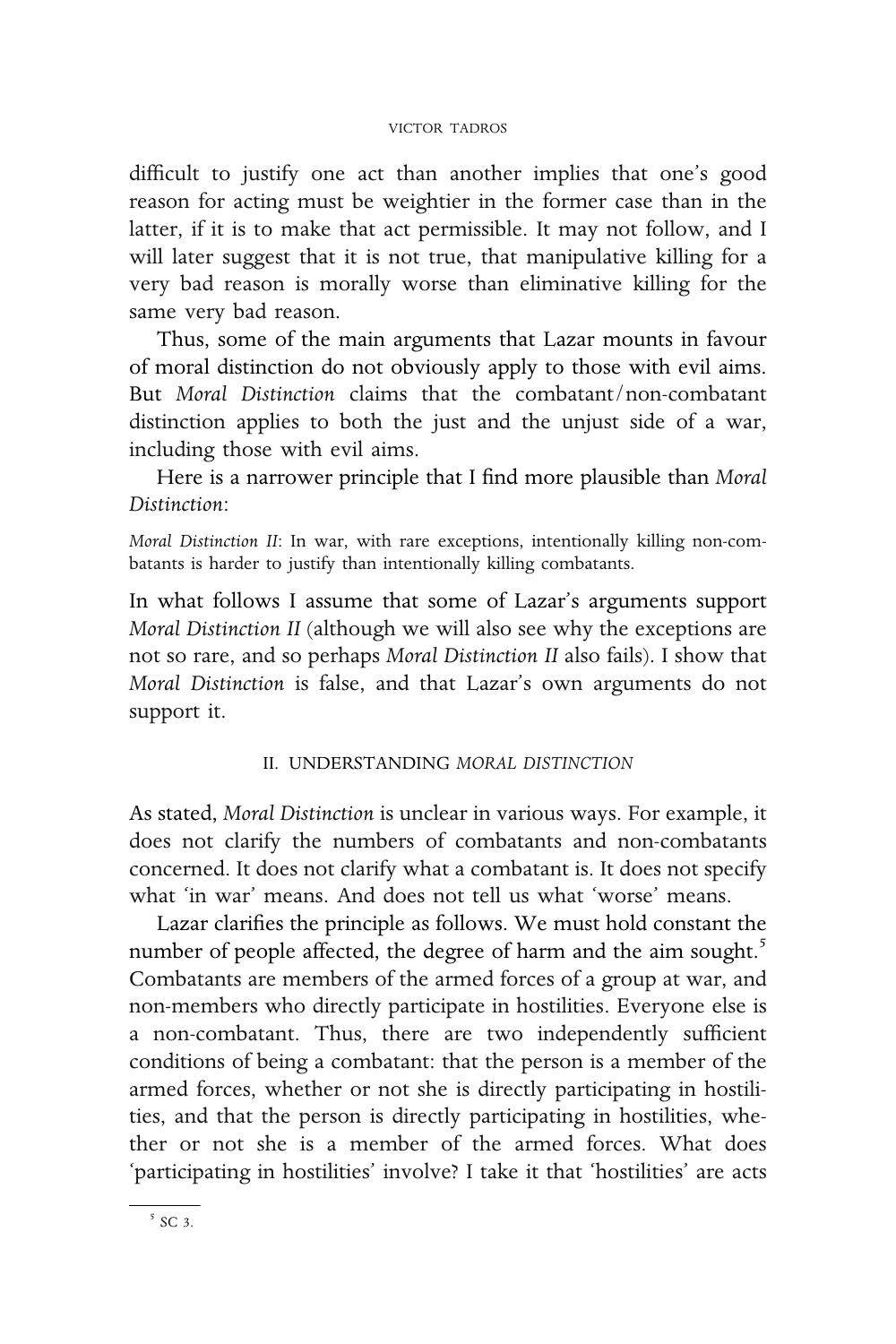of war. But it is not clear what this involves, nor what 'in war' means.

Here is what Lazar means by 'worse': X is worse than Y, for the purposes of Moral Distinction iff 'X is pro tanto more seriously factrelative wrongful than Y'. He also suggests that: 'X is pro tanto more seriously fact-relative wrongful than Y if the objective moral reasons against X are weightier than those against Y'. As I have already noted, we might doubt the relationship that Lazar thinks holds between the gravity of wrongdoing and reasons that apply to us, so I am happier with the first definition of 'worse' than the second.

### III. THE AIMS AND CONSEQUENCES OF KILLING

Lazar's clarifications of Moral Distinction invite us to hold various things constant, and then focus on the combatant/non-combatant distinction. One of these things is the aim of the killing. But this is a bit puzzling. Combatants and non-combatants are normally killed with different aims, and many people think that this is central to our conviction that it is normally wrong, or more gravely wrong, to kill non-combatants.

Take the application of Moral Distinction to the just side of the war. If true, it is worse for a just combatant to kill an unjust noncombatant than an unjust combatant if we hold constant the aim of the killing. But this stipulation also deprives us of some central arguments that are thought to support the importance of the combatant/non-combatant distinction. The main reason to kill unjust combatants is that they pose unjust threats. As we have seen, this is a reason against killing non-combatants – they are not liable to be killed because they do not pose unjust threats to us. Moral Distinction, as clarified by Lazar, cannot be supported by offering such reasons, for this would aim to explain the difference between combatants and non-combatants in virtue of the different aims that we could have in killing these people, and we are supposed to hold our aims constant.

This is not an argument against the truth of Moral Distinction, but it does suggest that Lazar problematically limits the scope of our investigation into the importance of the combatant/non-combatant distinction. And this seems troubling given his broader aims, which are to shore up support for a widely and viscerally affirmed view that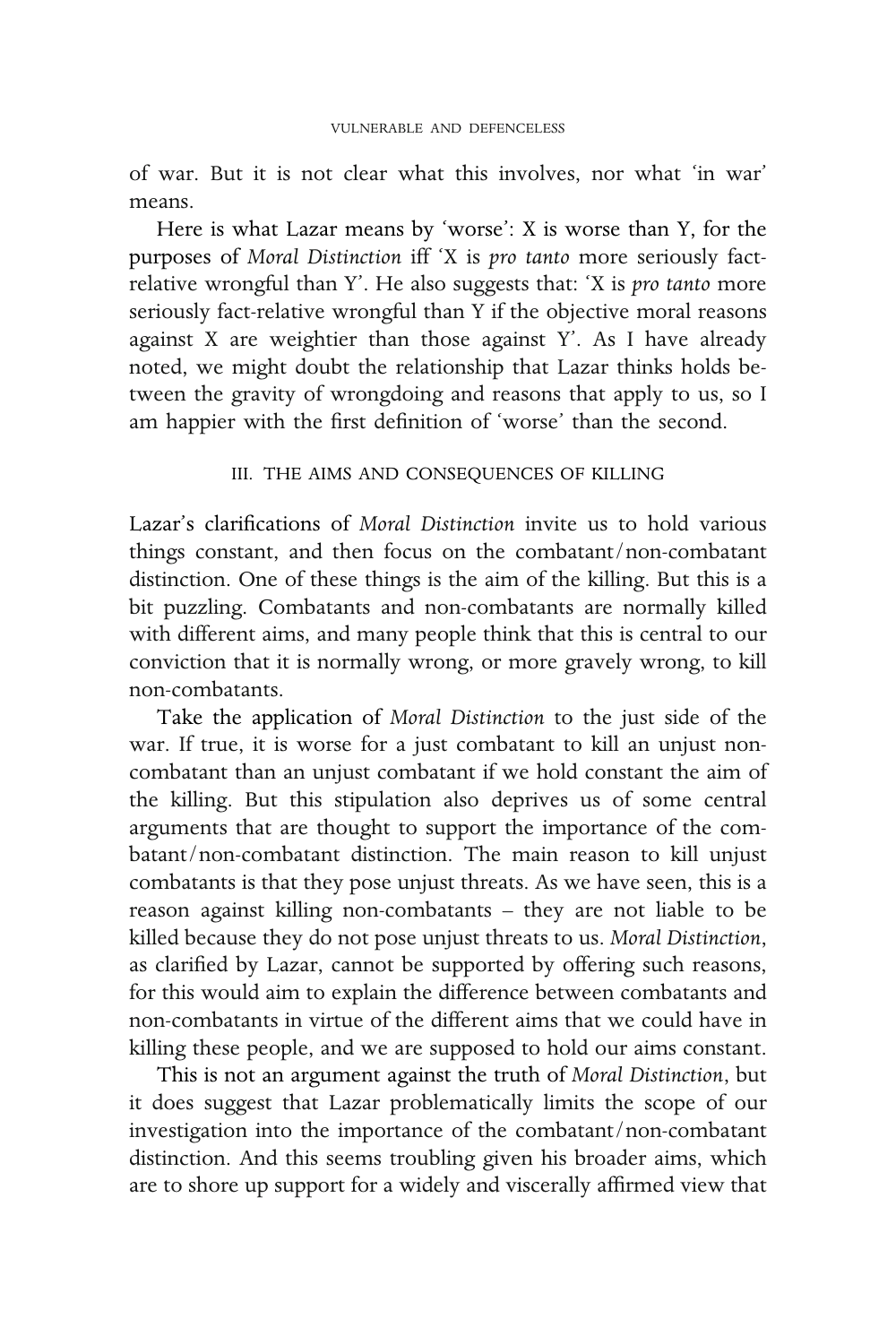it is worse to kill civilians than soldiers, and the legal impermissibility of killing non-combatants.<sup>6</sup>

As I understand the widely held and viscerally affirmed view, it is less bad to kill combatants precisely because this is done with the aim of preventing them from engaging in hostilities, and to avert threats that they pose, whereas the killing of non-combatants cannot be done with this aim, for they typically pose no threats. They are typically killed with retributive or terroristic aims, and killing for these reasons is normally thought especially bad. This also explains the prohibition on killing non-combatants in international law.

Perhaps Lazar might claim that Moral Distinction is nevertheless important, because non-combatants are normally killed with worse aims than combatants. Moral Distinction would provide additional support to the conventional view that it is worse to kill non-combatants than combatants because of the aim of doing it. But that depends on conventional wisdom being true, and Moral Distinction, clarified as Lazar suggests, does not support it.

I also have some doubts that Lazar is committed to this clarification. He considers<sup>7</sup>:

Necessity: Unnecessary killing is worse than necessary killing; so killing civilians is worse than killing soldiers, because killing soldiers is necessary, killing civilians is not.

Lazar thinks that Necessity is one important foundation of Moral Distinction. <sup>8</sup> But Necessity offers no support for Moral Distinction as Lazar clarifies it. Necessity implicitly appeals to the different aims that we have, or can have, in killing combatants and non-combatants – those that can be served by killing combatants but that cannot be served by killing non-combatants.

Furthermore, Necessity implicitly fails to hold the number of people affected constant. A pointless killing, Necessity suggests, is more gravely wrong because the killing does not achieve a good aim. But the relevant good aims concern goods for people. So Necessity implicitly relies on the idea that harming non-combatants fails to protect others from harm whereas harming combatants does. That is why harming combatants is normally necessary but harming non-

 $6$  SC, 2: 6–7.

<sup>7</sup> SC 24.

<sup>8</sup> SC 25.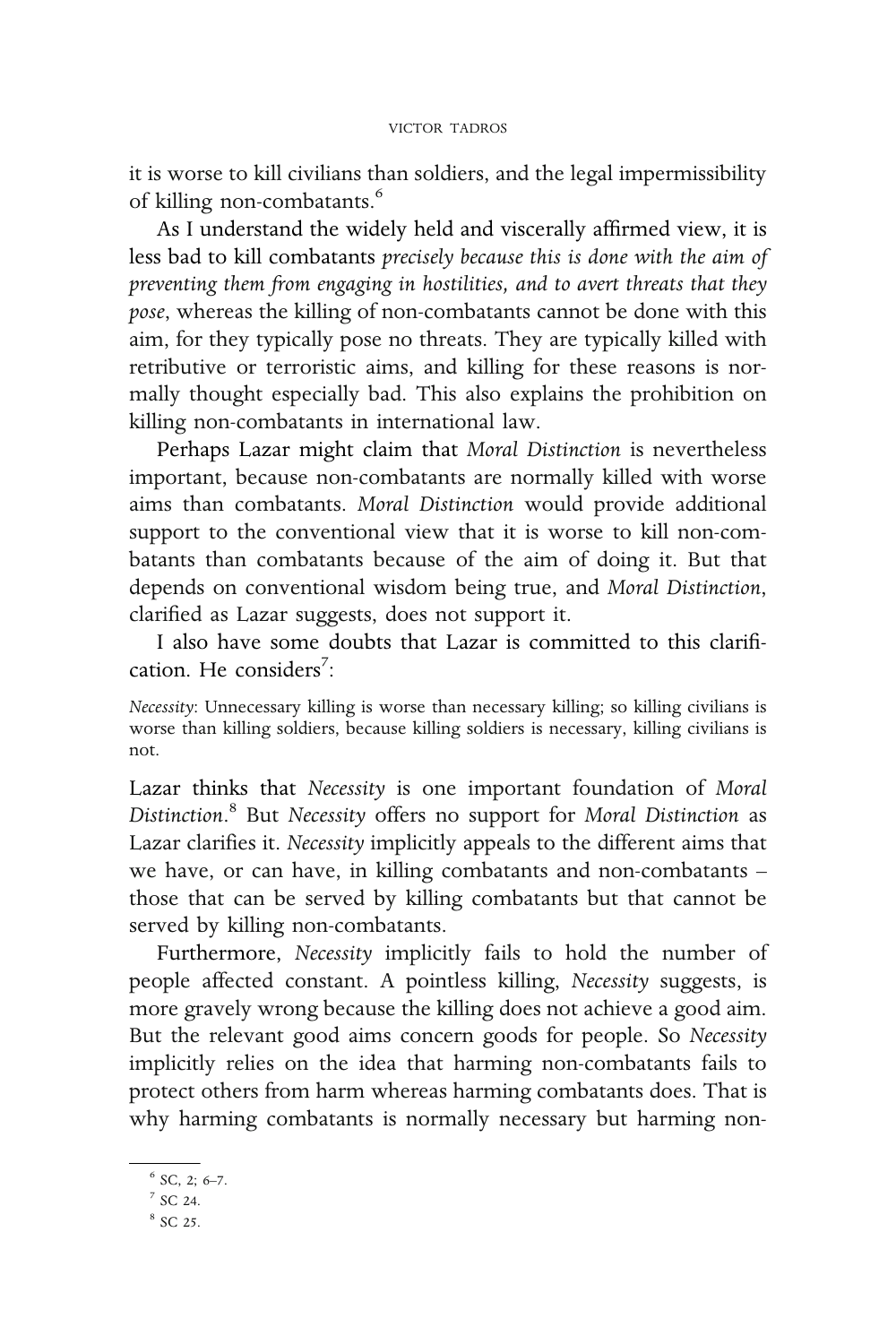combatants is not – it is often necessary to harm combatants, but not non-combatants, to protect others because of the threats combatants pose. Necessity thus supports Moral Distinction only if we clarify the latter principle in a different way from Lazar – by dropping the constraint that we hold constant the aims of the person inflicting harm and number of people affected by it.

When we do hold constant our aims and the effects of our actions on others, Moral Distinction also seems much less attractive. Some non-combatants, as Lazar defines them, are extremely grave wrongdoers. During a war, there may be many such people. To take the most obvious example, many of the people who governed concentration camps and who directly perpetrated the Holocaust in Nazi Germany during WWII were non-combatants. They were not members of the armed forces, and they were not participating in hostilities.

We could consider whether it is more gravely wrong to kill a combatant with the aim of averting a threat to human life that he wrongly poses when compared with a person operating a concentration camp with the aim of averting a threat to human life that he wrongly poses. We would then hold constant our aims and the number of people affected in the killing. But Moral Distinction does not seem attractive in this case. If anything, it seems better to kill a Nazi who is participating in genocide than a Nazi combatant.

Perhaps Lazar might claim that Moral Distinction does not apply to this case, as the killing of these people would not have been 'in war' and Moral Distinction is explicitly about killing in war. I noted earlier that it is not clear what 'in war' means. But it is hard to see how killing these people would not have been in war, at least if we hold that retributive killing of non-combatants is done in war. And Lazar clearly means Moral Distinction to apply to the latter case.

Perhaps Lazar might think this a rare exception, and hence compatible with Moral Distinction. But it is not at all rare for people to be killed by non-combatants whilst a war is going on, but independently of hostilities. Here are two more examples of many: Stalin's government used law enforcement agencies to kill many civilians during WWII, as well as to deport many citizens to Germany for execution; some perpetrators of the Rwandan genocide, which took place during the Rwandan civil war, were combatants,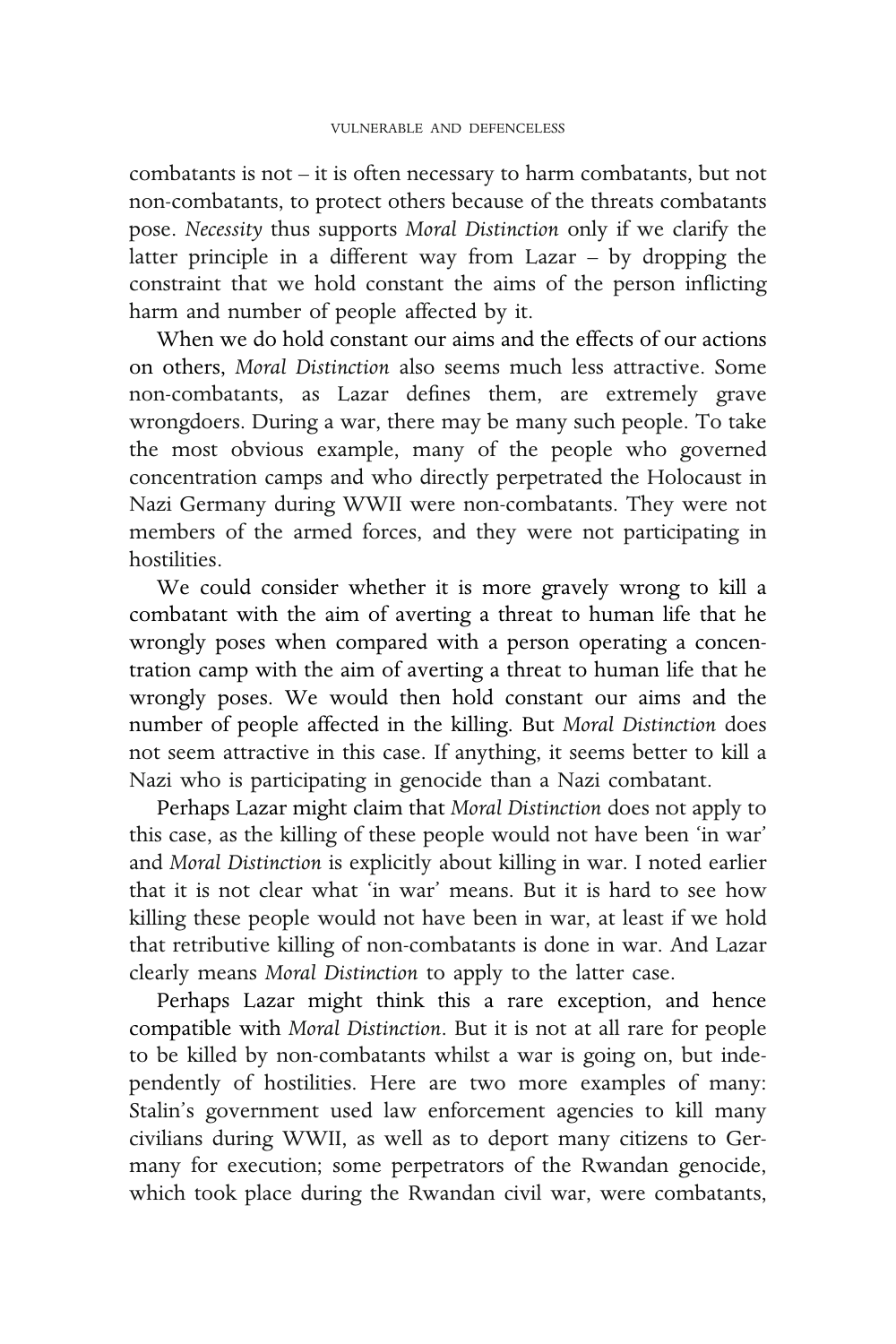but many were not – police officers and civilians were also involved. Generally, war creates chaos, and in that chaos a great deal of lethal violence occurs. Not all of these killings are acts of war. If right, this suggests that even Moral Distinction II runs into trouble, depending on some empirical questions, and how rarity is best understood.

Overall, I think it better to hold fewer things equal than Lazar suggests in attempting a defence of the broader conviction that it is worse to kill non-combatants than combatants, and I think so does Lazar. The main reason why the distinction is thought important has to do with the fact that most non-combatants pose no threats to innocent people, and so killing them cannot avert threats they pose.

### IV. AGAINST MORAL DISTINCTION FOR THE UNJUST

But if we clarify Moral Distinction differently – allowing us to consider different aims and effects of killing combatants and non-combatants – we have other reasons to reject it. Arguments that favour the killing of unjust combatants over non-combatants also favour the killing of just non-combatants over combatants.

Almost all killing by the unjust side in a war is wrong. $9$  There is little or nothing valuable that the unjust side can offer, at least in typical cases, that would do the necessary justificatory work. There are cases where the unjust side has good aims, but aims that are insufficiently good to justify going to war. I leave such cases aside, though they are quite common. Let us focus on purely unjust wars – those common wars mounted to secure evil aims. Our question is whether it is typically worse for a person participating in a purely unjust war against a just foe to kill a combatant or a non-combatant. I think that it is often worse to kill combatants in such cases.

# A. Effective and Ineffective Killing

We saw above that it is often wrong for the just side to kill noncombatants because doing so would be pointless – it would fail to advance the aims of the just side. Now consider those with evil aims. It is better that nothing is done to advance these aims. One's evil

<sup>9</sup> For exceptions, see S. Bazargan 'The Permissibility of Aiding and Abetting Unjust Wars' (2011) 8 Journal of Moral Philosophy 513; V. Tadros 'Unjust Wars Worth Fighting For' (2016) 4 Journal of Practical Ethics 52.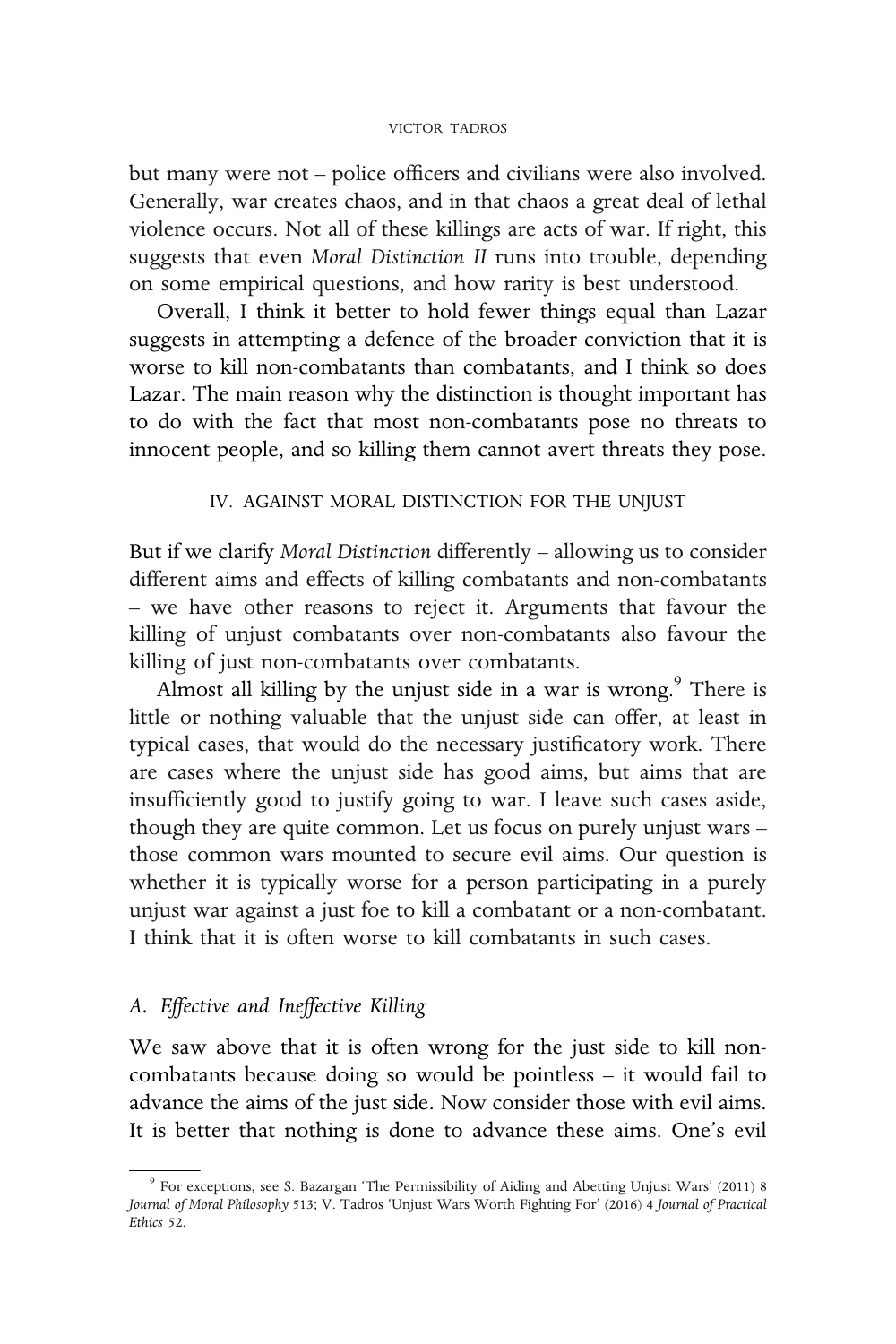cause cannot count against killing if killing will not advance that cause, and has no prospect of doing so. Hence, these aims do not count against the pointless killing of non-combatants. As it is often only pointless for unjust combatants to kill non-combatants, the evil aims of the unjust side do not enhance to the badness of such killings. In contrast, killing combatants on the just side of the war is both inherently bad, and bad because it is done with an evil aim that it has some prospect of advancing. In this respect, it is normally worse for those with evil aims to kill combatants than non-combatants.

Here is a closely related point. Killing combatants on the just side is bad not only because of the importance of the lives of those combatants, but also because it prevents them from achieving their just aims. These aims, we can suppose, are extremely valuable because they justify acts of war. Typically, they include saving other people from being killed in large numbers. Killing combatants on the just side frustrates these aims, and doing this is very seriously wrong independently of the harm inflicted on the person with the aims. When killing non-combatants is pointless, as it often is, the valuable aims of the just side are not frustrated, so killing them is not as bad.

To illustrate, compare Nazi soldiers killing Allied combatants and non-combatants. Killing Allied combatants prolonged the war, substantially increasing the overall death toll. And it sustained Nazi rule, providing a shield for the escalating efforts of the Nazis to massacre Jews and others. In contrast, killing Allied non-combatants probably did little to prolong the war, or to shield the operations of the increasingly lethal Nazi machinery. The implications of Moral Distinction in this case – that it was worse for Nazi combatants to kill Allied non-combatants than Allied combatants – seems hard to accept. But this is hardly a rare exception. For this reason, we should reject Moral Distinction, at least if we don't hold equal the number of people affected by the killing.

This, of course, does not count against Lazar's interpretation of Moral Distinction – the number of people affected is not held constant. But it does count against Lazar's more general ambition to offer support to the commonly held view that killing combatants is less bad than killing non-combatants, and the reflected view in international law. For these views rely on overall judgements about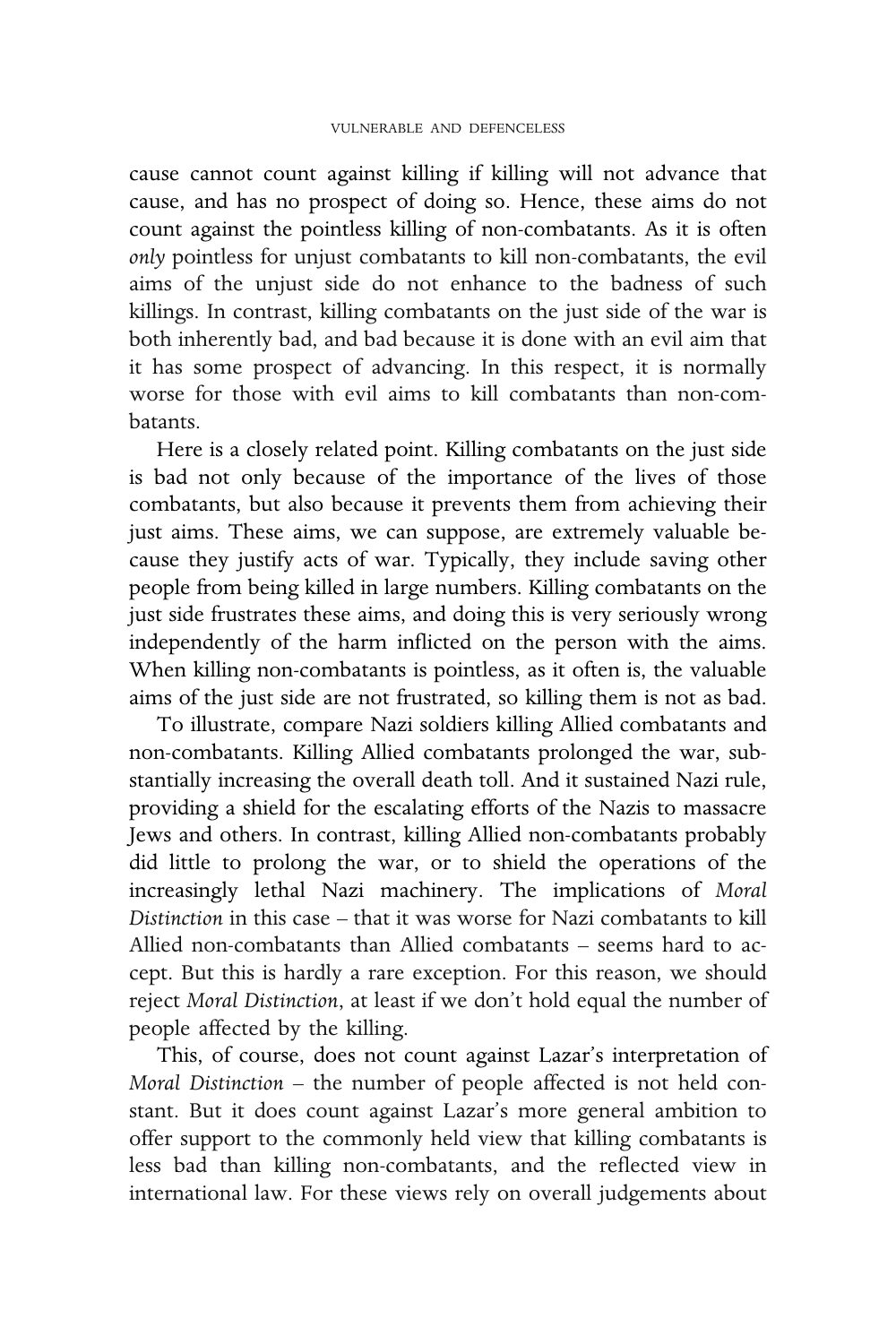the wrongness of killing a person, including the effects of that killing. Furthermore, if we follow Lazar in thinking that Necessity provides an important foundation of Moral Distinction when applied to the just side of the war, it also provides an important foundation of its opposite when applied to the unjust side.

And there are related reasons to doubt Moral Distinction as applied to the unjust side of the war, even when numbers are held equal. Those killed on the just side of the war are killed in order to prevent them from fulfilling one of their vitally important goals, and one that they have made great sacrifices to try to secure. Killing them is worse not only because the aims are valuable, and should not be frustrated, in some impersonal sense. They have a very stringent right that they are not killed in order to prevent them from fulfilling these goals.

Those who fought on the just side in WWII had the centrally important aim of preventing Nazi domination in Europe. They were willing to risk their lives for this aim. They have a stringent right not to be killed to prevent them from achieving it. This is not only because of the importance of preventing Nazi domination in Europe, considered impersonally. It is also because they committed themselves to achieving it. Killing a person to prevent that person from securing an aim that is of central importance to him, and that is of very great value, wrongs that person more gravely than killing a person without that ambition.

Perhaps some might doubt that the gravity of a rights violation is contingent on whether it frustrates a person's important goals, or that it is done with the aim of frustrating these goals. But notice that it is highly plausible that we have a right that our attempts to achieve our most important valuable goals are not frustrated quite independently of any right we have not to be killed. Others should not interfere with my liberty to prevent me from doing what I am permitted to do. The gravity of the wrong of interfering with my liberty in this way surely depends on the importance of what I am trying to do – interfering with my liberty in a way that prevents me from securing my most trivial ends is much less bad than doing so in a way that prevents me from doing what I, for good reason, value the most.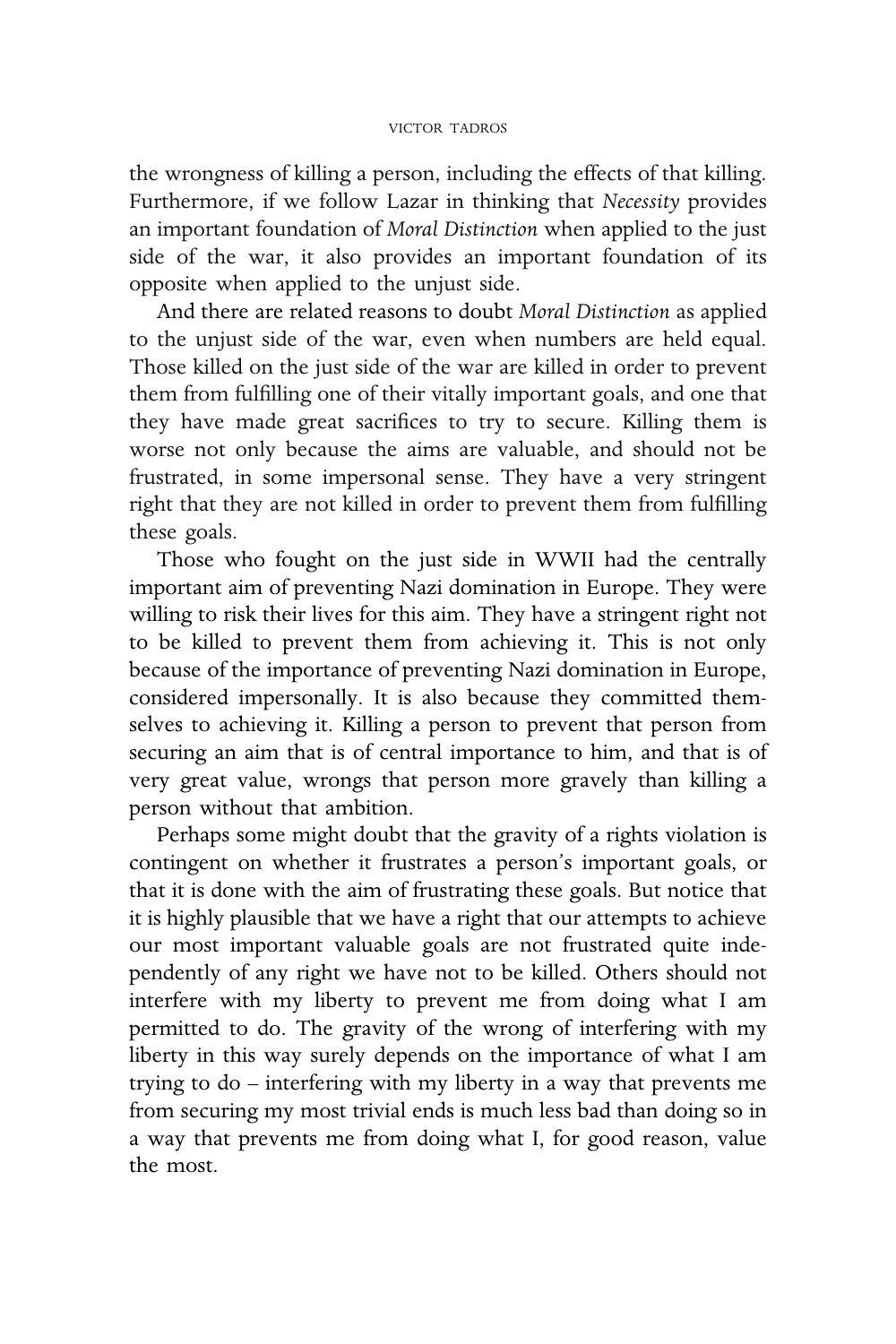And it is not at all unusual that the gravity of the wrong that is done to a person depends on the intentions of the wrongdoer – a person who intentionally frustrates my most important valuable goals wrongs me more gravely than a person who does so as a sideeffect. It should then be unsurprising that these additional wrongs can exacerbate the wrongness of killing. This reinforces the idea that killing combatants on the just side is often worse than killing noncombatants on the just side because the latter is only pointless.

### V. MODES OF KILLING BY THE UNJUST

Perhaps other moral principles that Lazar considers apply equally to the just and the unjust side.

# A. Using and Eliminating

Consider his argument that the different modes of killing combatants and non-combatants supports Moral Distinction:

Mode: killing non-combatants is often more gravely wrong because they are killed manipulatively, in contrast with combatants who are killed eliminatively.

Let us accept that manipulative killing is harder to justify than eliminative killing. On this view, a greater good is required to justify manipulative killing than eliminative killing. Nothing follows about the relative badness of manipulative and eliminative killing when these killings are executed in the service of a bad end, and Lazar needs an argument that there is such a difference to support Moral Distinction rather than Moral Distinction II.

Here is such an argument. Even when one has a good aim, it is normally wrong, and morally very bad, to use a person to serve it in a way that harms that person. We can see this from the fact that it seems wrong lethally to use one person to save five from being killed. If so, surely it is even worse to instrumentalize a person in service of a bad end.

I agree that it is very badly wrong to use a person to serve a bad end. But it is also very bad to eliminate a threat that a person poses where one has a very bad end. It is often thought less bad to kill a person eliminatively because doing so is necessary to prevent a rights violation, or a harm, that the person killed will otherwise inflict or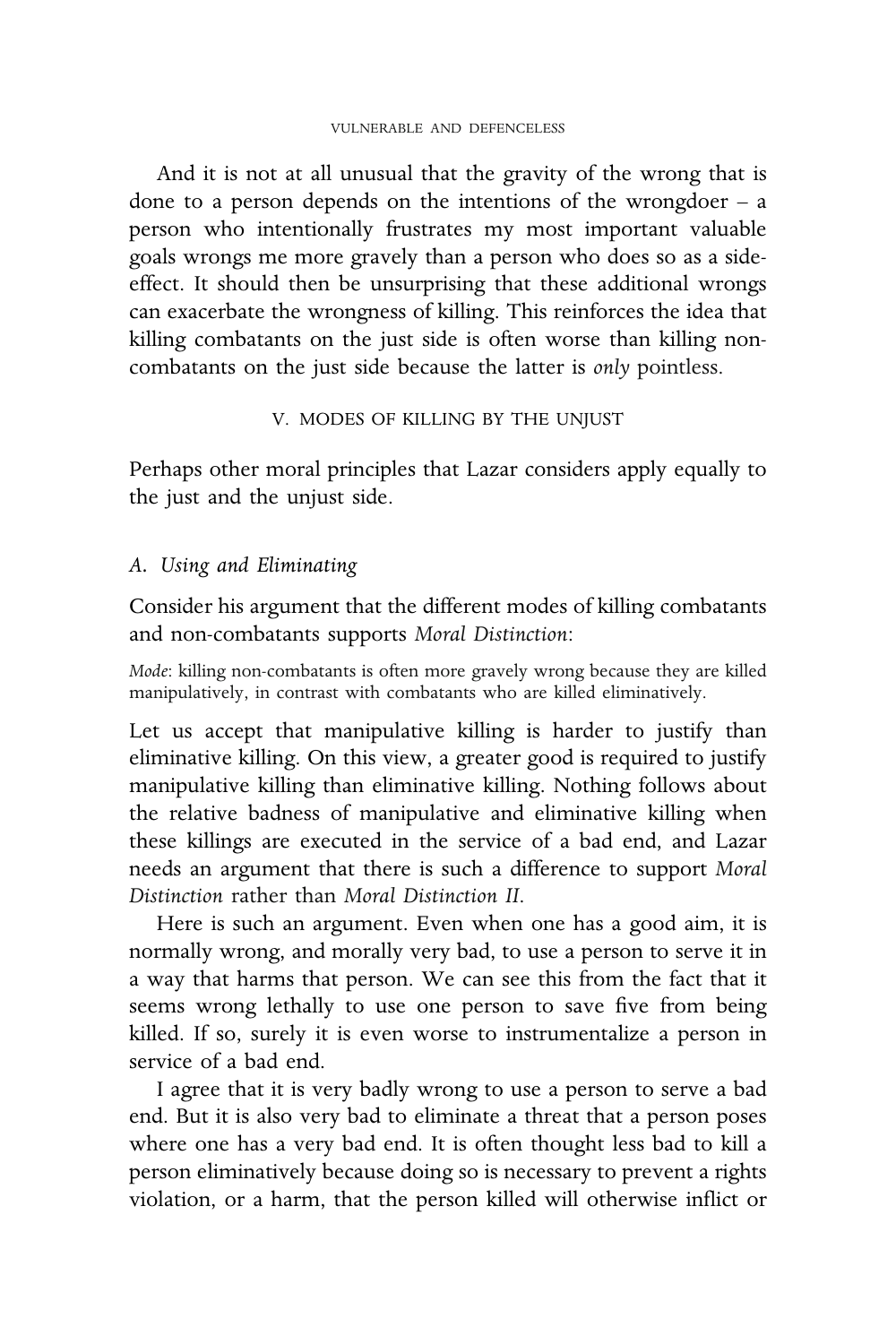cause. The person's involvement in the threat weakens their objection to being harmed: she has a reason to welcome others ensuring that she does not violate rights, or is otherwise involved in inflicting harm $10$ 

But when a person on the just side is killed to eliminate a threat that she justly poses, her complaint against being killed is strengthened rather than weakened. She will be prevented from executing her admirable plan to protect others, and this is something she has powerful reason to reject. Just as harming a person is less bad if it is done to prevent her from bringing about a bad aim, harming a person is worse if it is done to prevent her from bringing about a good aim.

Lazar might marshal one of his arguments against this: he claims that even if some combatants have just aims, they do not know enough to justify their acts from the evidence-relative point of view. They thus act recklessly. This, he might argue, diminishes the significance of the fact that a combatant is prevented from doing something good.<sup>11</sup>

I have some doubts that just combatants are typically reckless. Those who fought the Nazis in WWII don't seem reckless to me. But even if just combatants do not know that their cause is just, the fact that it is just is still morally relevant. Suppose that a combatant fights justly, and in the belief that his cause is just, but he does not fully appreciate all of the facts or moral considerations that justify his act. He surely has an objection to being prevented from doing the just thing, even though he is not fully cognisant of the justifying evidence or facts.

This also helps to rebut Lazar's argument that just combatants partially waive their rights not to be killed. He argues that as just combatants fight to protect non-combatants at risk to themselves, they conditionally waive their rights not to be killed. They say (or would say): 'if you are going to wrongly kill someone – a noncombatant or me – kill me'. This more limited view of just-com-

 $10$  I defend this in The Ends of Harm: The Moral Foundations of Criminal Law (Oxford: OUP, 2011). See also F. M. Kamm Creation and Abortion (Oxford: OUP, 1993) and H. Frowe Defensive Killing (Oxford: OUP, 2014) 67–70. There I used this idea to defend the permissibility of killing non-responsible lethal threats, something about which I now have doubts.

<sup>&</sup>lt;sup>11</sup> Sparing Civilians 124-6.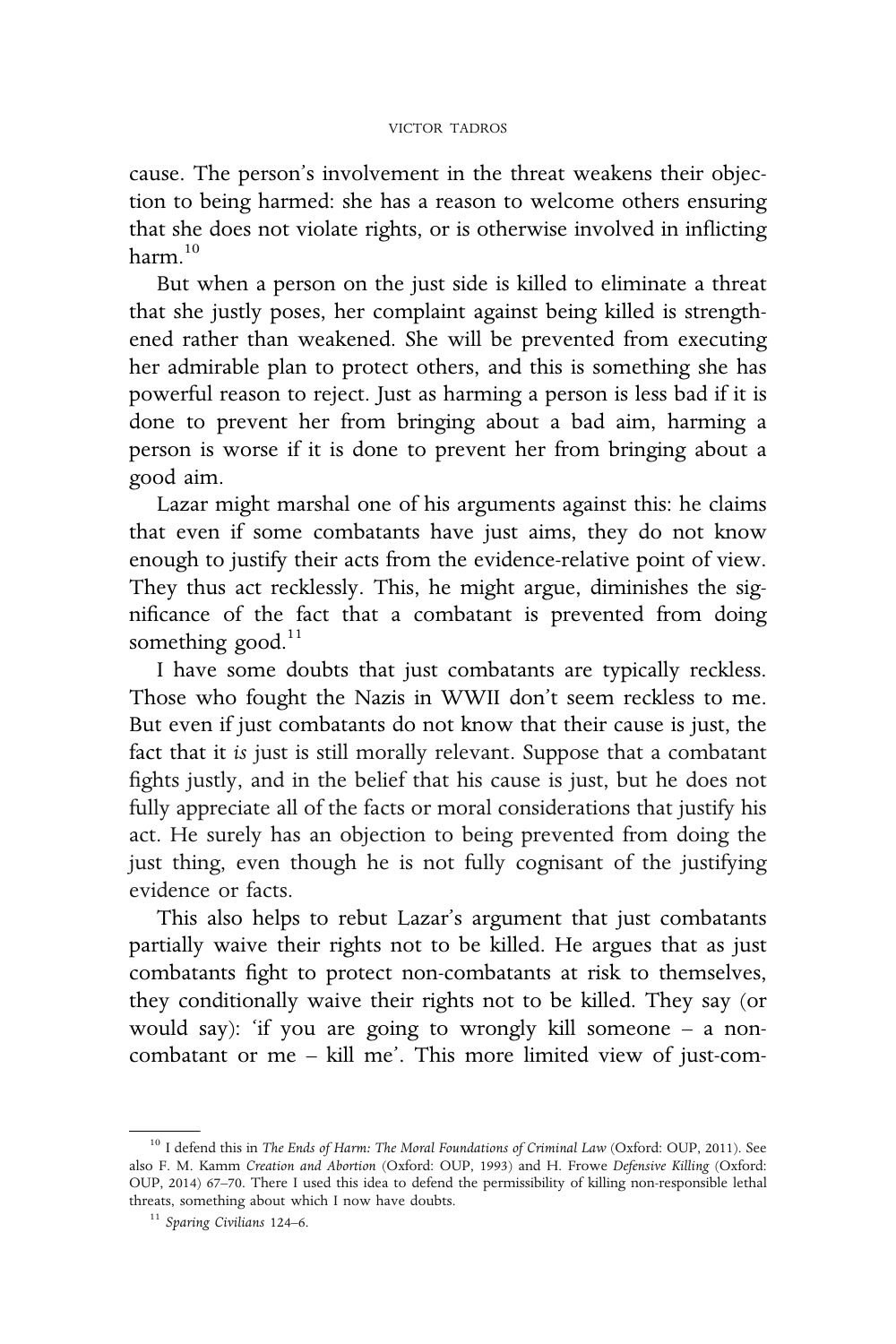batant waiver is much better than the more standard idea that combatants unconditionally waive their rights against being killed.

I doubt that many combatants do waive their rights, or would do so at the point of death, where waiving them would increase the death toll overall.<sup>12</sup> But even if just combatants would prefer to be killed than to have non-combatants killed, other things equal, other things are often not equal in just wars. So they have not actually, or hypothetically, waived their rights. If a just combatant is killed he is prevented from making future contributions to the war. His death thus decreases the likelihood of winning. And when just combatants are killed in large numbers, this may result in overall defeat.

It is hard to believe that just combatants would prefer to be killed when compared with non-combatants when the killing would prevent them from securing victory, offering the much greater protection to non-combatants that victory would secure. Allied combatants in WWII did not plausibly even conditionally waive their right against being killed – they wished to protect non-combatants by defeating the Nazis, and their deaths prevented them from achieving this aim. They thus had every reason to prefer the deaths of some non-combatants than their own deaths where there was still a prospect of victory.

For this reason they cannot be said to have waived their rights against being killed. Perhaps they would waive their rights were other things equal (though I doubt it), but the fact that they would do so cannot make killing them less bad where they haven't done so, or would not do so in the actual situation they are in, where other things are unequal.

It is difficult to draw a general conclusion from this discussion. But it is at least casts doubt on the idea that our judgements about how difficult it is to justify manipulative and eliminative harming in pursuit of a good aim have direct implications for the gravity of our wrongdoing when we do these things in pursuit of evil.

# B. Side-Effect Killing

I noted above a doubt about the implications of Moral Distinction with respect to side-effect killing on the just side of the war. I am

<sup>12</sup> See Tadros 'Orwell's Battle With Brittain'.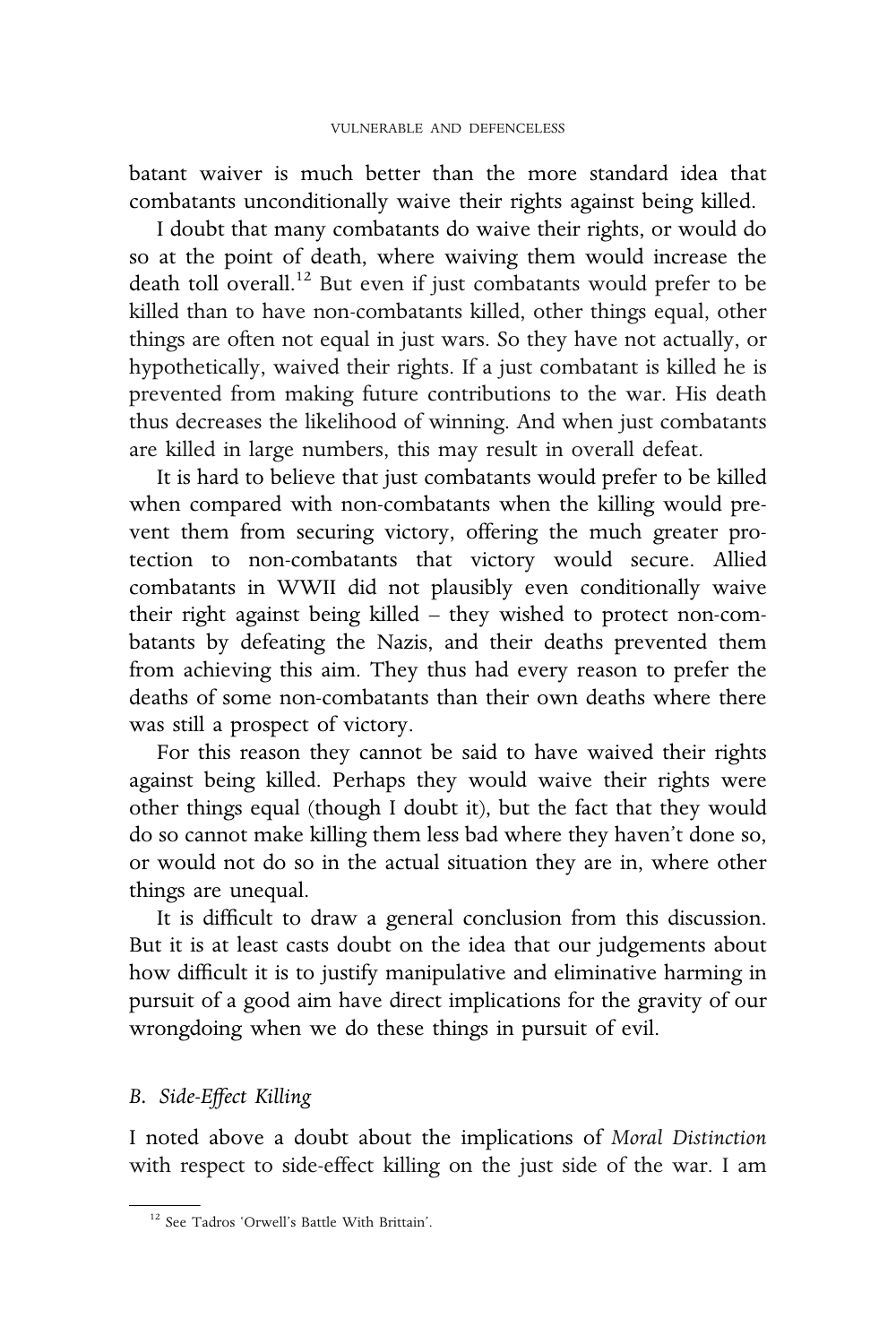even less convinced about this implication of Moral Distinction when applied to the unjust side.

Suppose that the unjust side of a war wins in one of two ways. The first involves killing many just combatants as a side-effect. The second involves killing as many non-combatants as a side-effect. Moral Distinction implies that winning the war in the latter way is normally morally worse. I don't see why. In a moment I will cast doubt on one set of Lazar's arguments to support this view – that it is worse to kill non-combatants because they are vulnerable and defenceless.

Aside from those arguments, it might be thought equally bad, or even worse, to kill just combatants as a side-effect than non-combatants. Consider:

Whom to Kill: Alf wrongly threatens to kill Bob. Charlie is trying to defend Bob against Harry, but Harry is much more powerful than Charlie. Dave stands by and does nothing. Alf kills Bob in one of two ways: in the first way he kills Charlie as a side-effect; in the second he kills Dave as a side-effect.

Obviously, this simplified case is in some respects it is unlike war. However, it does have some salient similarities to war. Charlie is like a combatant on the just side, who aims to protect non-combatants against wrongful attack. Dave is like a non-combatant who does not do so.

Now consider three views: (1) it is worse for Alf to kill Bob and Dave than Bob and Charlie; (2) it is worse for Alf to kill Bob and Charlie than Bob and Dave; (3) it is equally bad for him to kill Bob and Charlie and Bob and Dave.

I have some sympathy for (2). Mike puts himself at serious risk for the sake of Jake. Alf's wrongful conduct gives rise to this admirable decision. This seems intuitive to me both in the case where Charlie and Dave have a duty to intervene, and in the case where doing so is supererogatory because of the risk they will face. This seems to make it worse for Alf to kill Charlie than to kill Dave. Many people think it especially bad to kill police officers when they are acting well for reasons like this, and I am tempted by that view. But even if this is not right, (1) is very hard to believe. Even those who are not persuaded that it is worse to kill police officers than ordinary civilians when the police officers are acting well do not think it better to do so. Why think differently about combatants?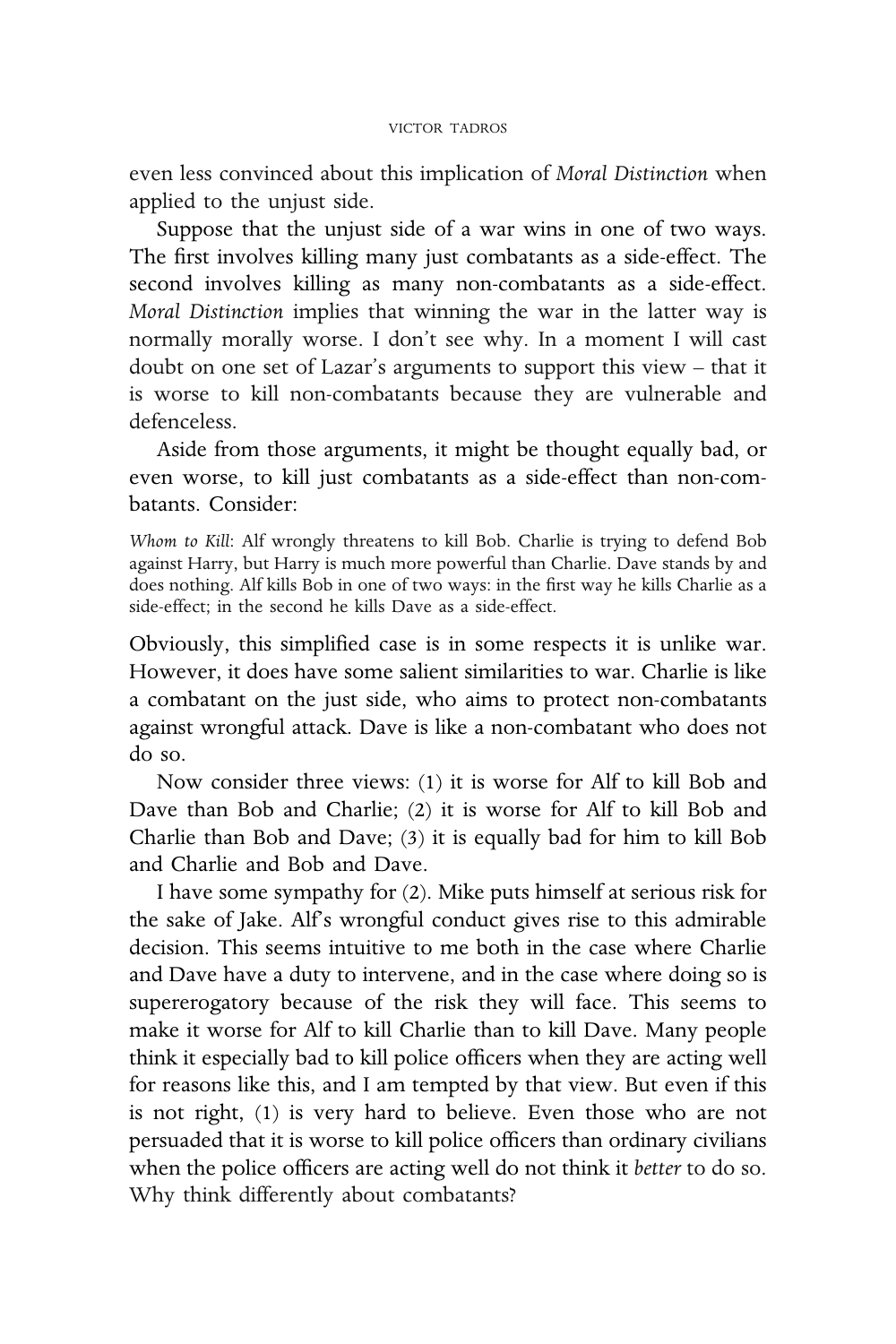Perhaps it might be argued that these stylized examples tell us little about war. Admittedly, we should not draw conclusions about war too quickly from simplified interpersonal cases like this. But the lesson does seem to extend to war. When combatants support a just cause, they admirably put themselves in danger to protect those people that are threatened by the unjust side. This makes it especially wrong for the unjust side to kill them.

## VI. VULNERABILITY

Lazar does offer some arguments to support Moral Distinction that more naturally apply to the unjust side of a war. Even if his arguments are successful, I doubt they are sufficiently powerful to support Moral Distinction all things considered, given the arguments against it just offered. It is nevertheless interesting to see whether they offer some support for it.

This section focuses on Lazar's view that it is more gravely wrong to kill non-combatants because they are vulnerable. The next section focuses on his view that it is more gravely wrong to kill them because they are defenceless.<sup>13</sup>

### A. Lazar on Vulnerability

Lazar understands vulnerability probabilistically in two ways:

- (1) Simple vulnerability: X's vulnerability to a threat, T, is the overall expected harm that T will cause to X.
- (2) Conditional vulnerability: X's vulnerability to a threat, T, is the overall expected harm that T will cause to X if T occurs.

These ideas come apart because simple vulnerability makes X less vulnerable to T in virtue of a lower probability of T occurring whereas conditional vulnerability does not. Lazar claims that each kind of vulnerability matters morally.

One question is whether these ideas well capture what vulnerability is, or whether they describe something else. I am not sure. At first sight, vulnerability seems dispositional, like fragility. Admittedly, vulnerability and fragility are different in this respect: the semantics of vulnerability invite us to consider what X is vulnerable to – some

<sup>&</sup>lt;sup>13</sup> Lazar's views are defended in SC ch.5.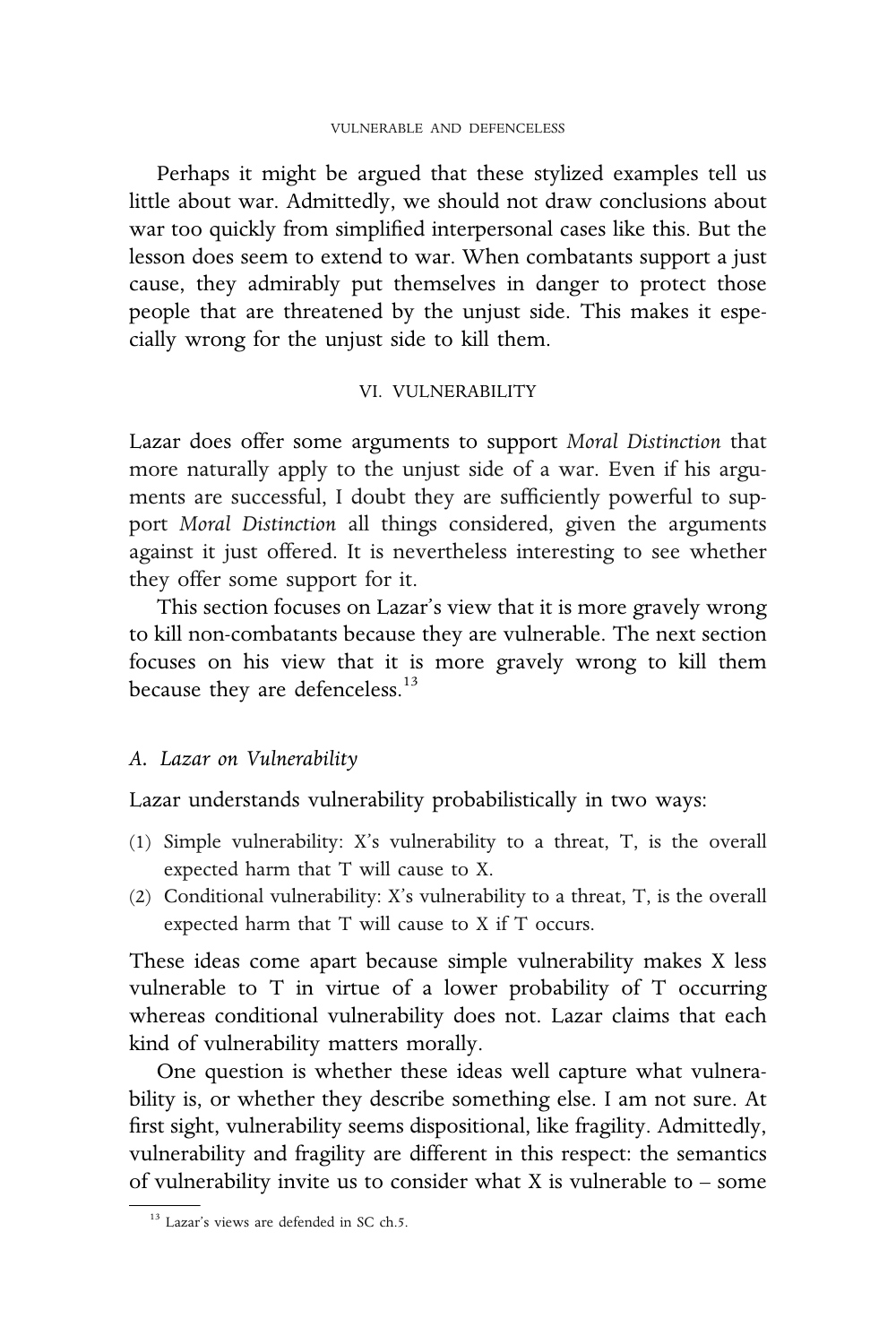bad thing that might happen to X. For example, X may be vulnerable to the flu. This is not true of fragility. X is fragile if X is generally disposed to break; X is not fragile to any specific thing. Nevertheless, I have some sympathy for a dispositional view. As this debate is mainly terminological, though, let us leave it aside and focus on the notion that Lazar actually focuses on: the risk that a person will be harmed if a certain action is performed.

# B. Intentions, Side-Effects and the Risk of Death

# Lazar, I think, believes this:

Risky Killing: If D wrongly kills V, the gravity of D's wrongdoing is proportionate to the magnitude of the risk that D's act kills V.

This principle has the inviting implication that how grave it is to kill a person by reckless driving depends on how recklessly one drove, where the degree of recklessness is a function of the magnitude of risk that one imposed on V. This conclusion is sufficiently uncontroversial that any plausible view should yield it. However, while it is sometimes true that the degree of risk of harm that one imposes on others is morally significant, Risky Killing is too general.

As we have seen, the combatant/non-combatant distinction might be understood to apply generally to all killing in war, or more narrowly to intentional killing, or to intentional killing by the just side. I have argued for the narrowest of these readings above. Here I focus on the problematic implications of Risky Killing in the case of intentional killing. The probability that a person will be harmed is normally irrelevant to the gravity of one's wrongdoing if one succeeds. For this reason, arguments that Lazar offers in favour of the significance of the magnitude of risk that one person imposes on another are irrelevant to wrongness of intentionally killing noncombatants.

Consider the following circumstances:

- (a) X and Y are equally likely to be innocent.
- (b) D intentionally kills both X and Y with independent acts and without justification.
- (c) When he shot, D had a 20% chance successfully killing X and an 80% chance of successfully killing Y.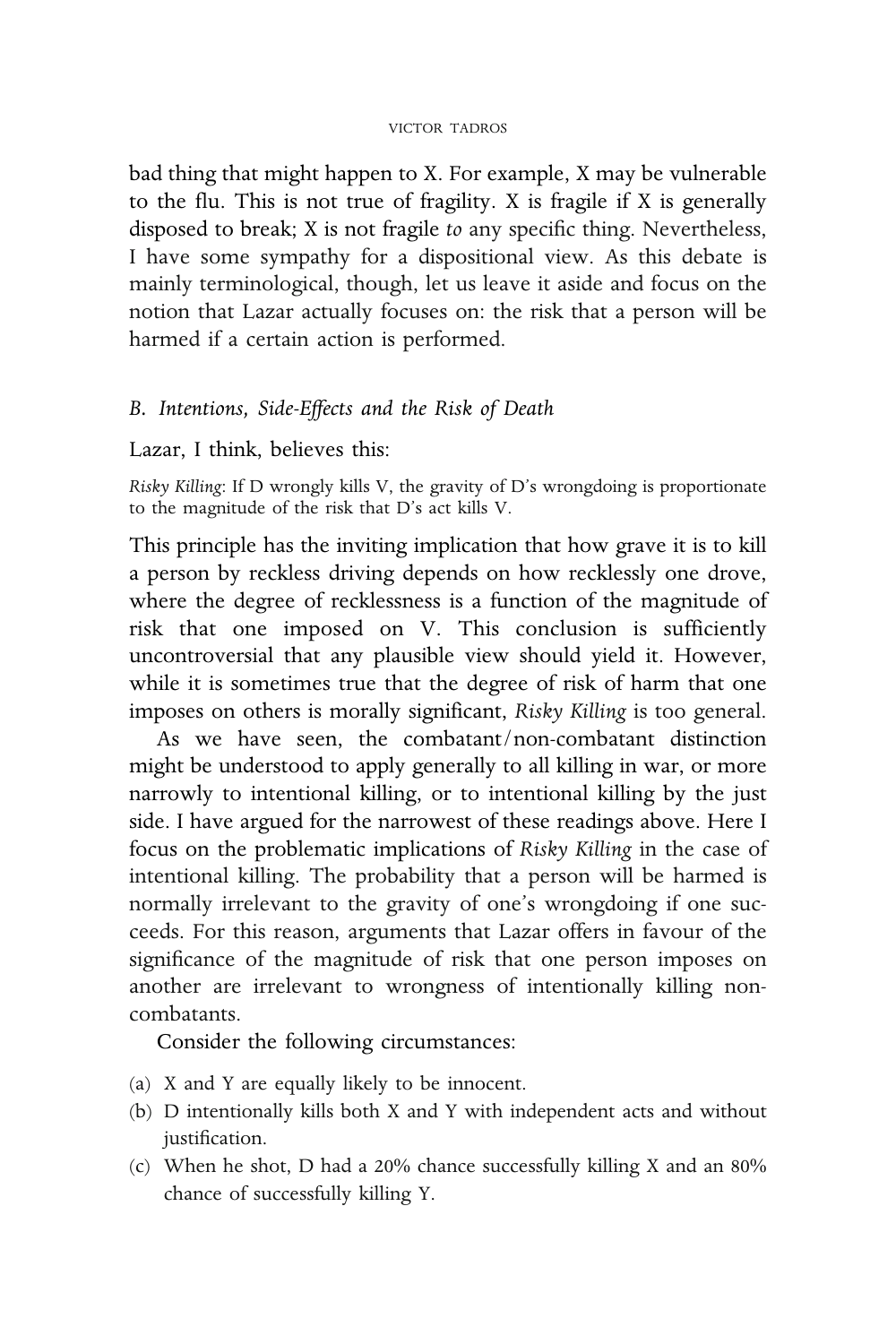Lazar argues:

- (1) Killing an innocent person is worse the higher the probability, when you acted, that your action would kill an innocent person.
- (2) When D shot X he had a 20% chance of killing an innocent person; when D shot Y he had an 80% chance of killing an innocent person.
- (3) Therefore it was morally worse for D to shoot X than Y.

This argument seems mistaken. To remove distractions about a), suppose that X and Y are innocent, and D knows this. D intends to kill both X and Y. The fact that D had a lower probability of succeeding in what he intended to do does not make his killing of X less bad.

To see why, let us see why the magnitude of risk is relevant in side-effect cases. Suppose that D kills X as a side-effect of ving. The badness of D's act plausibly depends on the probability that X would be killed, as I have suggested in the case of reckless driving. The badness of killing a person by reckless driving depends on how reckless the driving was, and that depends on the probability that the driving would cause harm. Here is why. Suppose that D drives home for some good reason – say to get home to watch the football. It counts against his doing this that he might kill X as a side-effect. How much it counts against his doing this depends on the probability that X will be killed. His reason for action – watching the football – counterbalances this badness. If the chance that X will be killed is very small, D's reason is sufficiently powerful to justify his driving. Driving, in this case, is not wrong from the evidence-relative point of view. D can offer the fact that X might well not have been killed to explain why his driving was not wrong in this sense.

As the magnitude of the risk increases, the reason that he offers is outweighed by the risk, and his driving becomes wrongful; how seriously wrongful it is plausibly depends on the extent to which the countervailing reason weighs against the reason in favour, and that depends on the magnitude of the risk imposed.

Now return to the case where D intends to kill X. D cannot normally offer the fact that X might not have been killed as a justification for executing his intention. The fact that he was trying to kill X normally makes the fact that he might have failed irrelevant. He cannot appeal to this fact, as it was a fact that he was trying to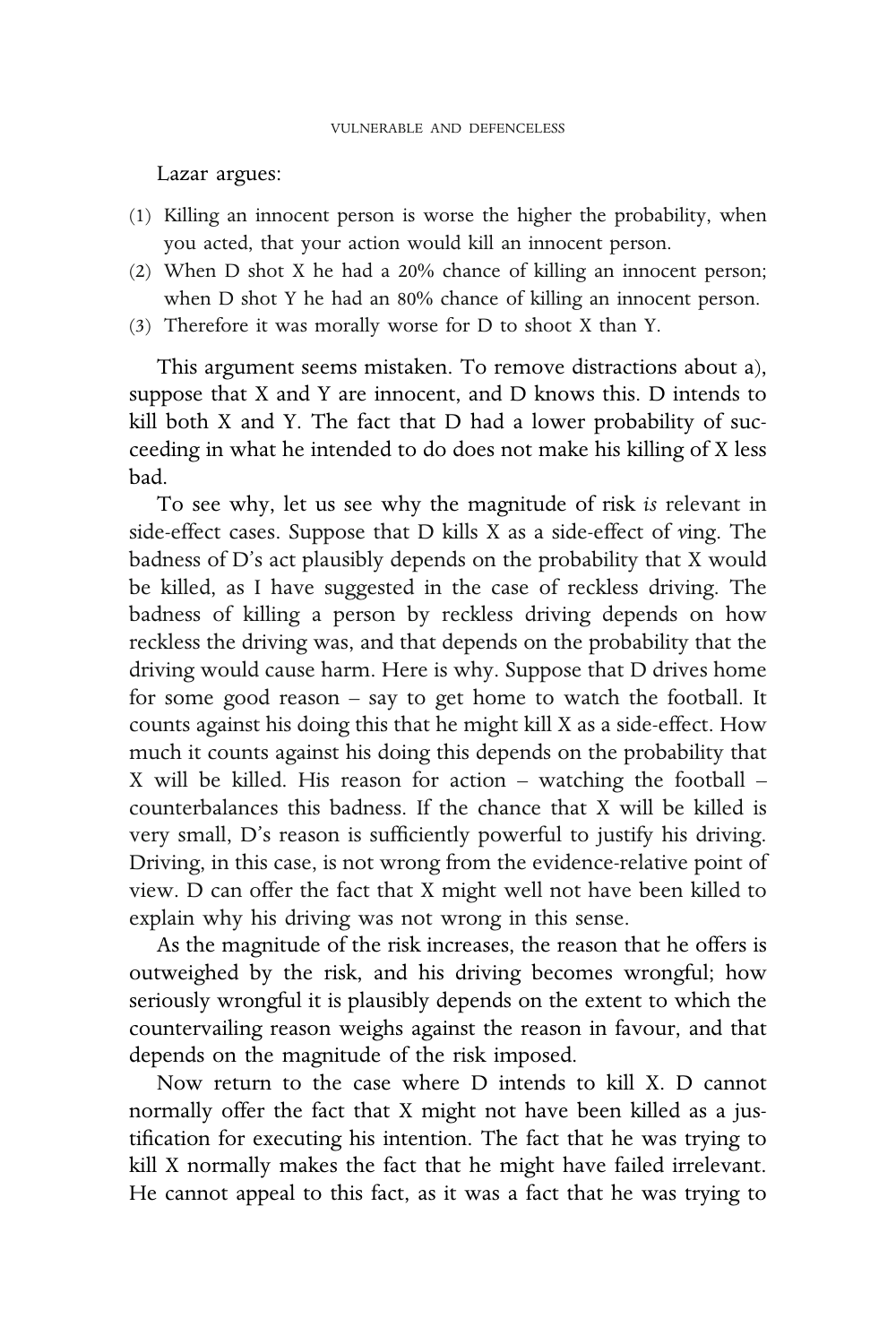avoid bringing about. This is why the punishment that a sniper who murders his victim receives does not depend on how far he was from his target, or whether he was a good shot. As he was trying to kill the target, the fact that he had a high chance of failing is irrelevant – it cannot help to justify his act. This is one reason why we cannot do away with intentions in *mens rea*, and simply rely on recklessness.<sup>14</sup> Were we to do so, we would be inclined to exonerate intentional killers with low levels of competence.

There is an exception to the rule that risk does not matter in the case of intentional killing – cases in which the person does not form the intention to kill because she is motivated to kill, but for some other reason. In such cases, the person can hope that she fails, consistently with her intentions, and she can get credit for this depending on the probability of failure.

Consider:

Duress: Boss threatens D that if D does not try his hardest to kill X Boss will harm D. Boss can determine with perfect accuracy how hard D is trying to kill X.

It seems easier for D to justify trying to kill X if D knows that he is inept than if he is skillful. The more likely he is to succeed if he tries, the harder it is for him to justify trying. And if he does kill X, and it was wrong for him to try, the gravity of D's wrongdoing is greater if he was more likely to succeed.

But this is a rare case in which D is motivated to try to kill X, but he is not motivated to succeed. Just as our normative reasons to try and our normative reasons to succeed can come apart, $15$  so our motivating reasons to try and our motivating reasons to succeed can come apart. As D does not wish to succeed in killing X, he can appeal to the chance that X will survive in an overall justification of his decision to try to do so. This exception, though, does not vitiate the general principle that the probability of failure is irrelevant to the gravity of intentional wrongdoing.

This helps us to understand why the risk that a person is not liable to be killed is significant to the gravity of wrongdoing where the risk of success or failure in killing is not. Suppose that D kills X believing that X might be a wrongful attacker. Suppose, also, that the chance

<sup>&</sup>lt;sup>14</sup> For this suggestion, see, for example, L. Alexander and K. Ferzan (with S. Morse) Crime and Culpability: A Theory of Criminal Law (Cambridge: CUP, 2009).

<sup>&</sup>lt;sup>15</sup> On which, see J. Gardner 'Reasons for Teamwork' (2002) 8 Legal Theory 495.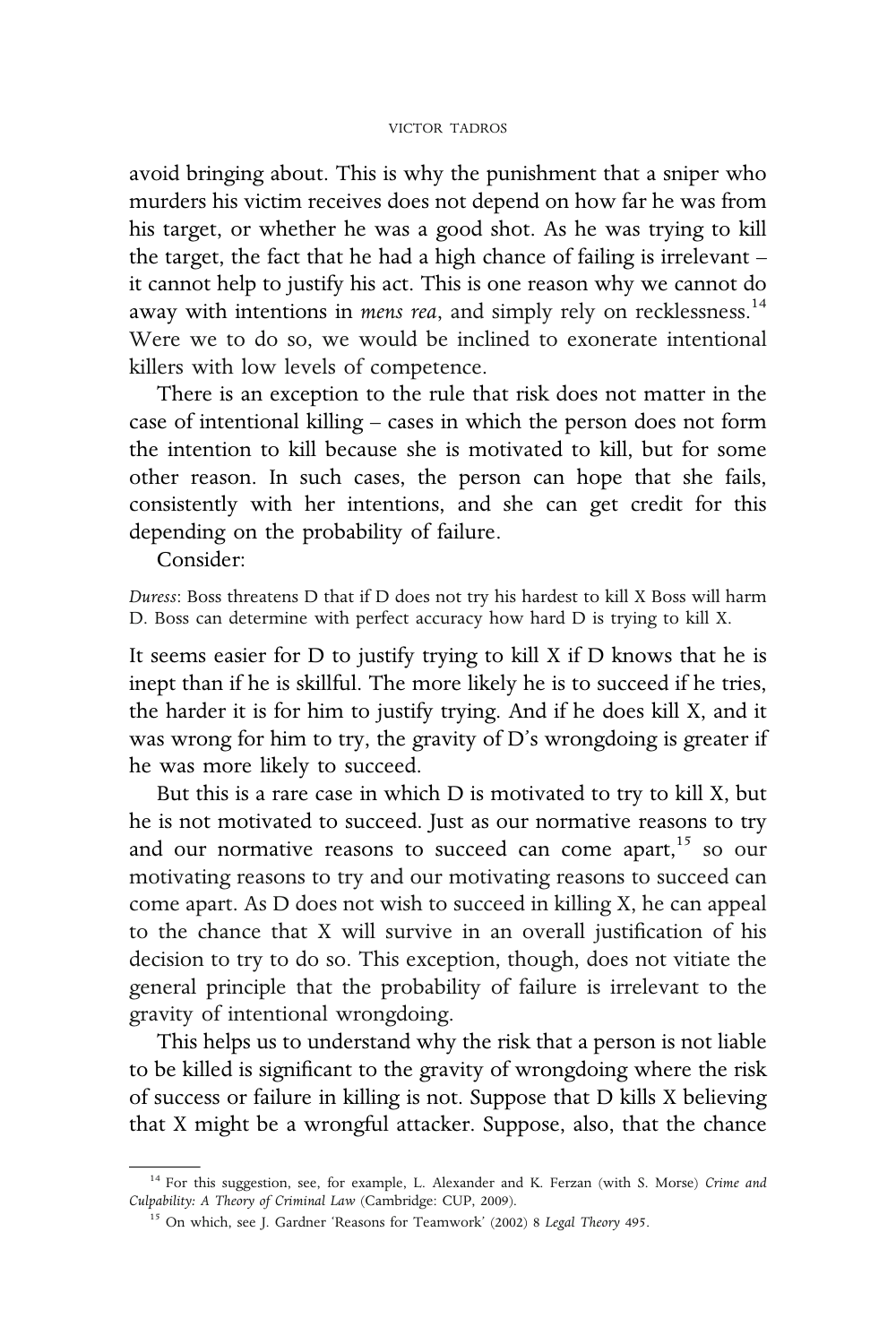that X was a wrongful attacker was too low to justify D's act from the evidence-relative point of view. Plausibly, the lower the probability that X was a wrongful attacker, the greater the gravity of D's wrongdoing.

We can now see why. The possibility that X was liable to be killed can help to justify D's act. The higher the probability, the better the justification. When D's act was unjustified, the higher the probability that X was liable, the less serious was D's wrongdoing. This is because it was not part of D's plan to kill a non-liable person.

Rather than Risky Killing, I think we should support:

Risky Killing II: If D wrongly kills V, and he does not kill V intentionally, the gravity of D's wrongdoing is proportionate to magnitude of the risk that D's act kills innocent others. If D wrongly kills V intentionally, the gravity of D's wrongdoing is proportionate to the magnitude of the risk that V was not liable to be killed.

# C. Do Non-combatants Face Greater Risks of Death?

Lazar might argue that even if I am right, Risky Killing II provides some support for Moral Distinction. He might claim that Risky Killing II makes it worse to kill non-combatants than combatants as a sideeffect, because of the greater risk that is imposed on them. And it is worse to kill non-combatants than combatants intentionally because of the greater risk that they are not liable to be killed.

The idea that non-combatants are less likely to be liable to be killed is plausible for the unjust side. It is less often true for the just side. This is for the reason noted above: neither combatants nor noncombatants on the just side are liable to be killed. In WWII, for example, it is not very plausible that it was less seriously wrongful for Nazi combatants to kill Allied combatants on the grounds that they were liable to be killed. Hence, this aspect of Lazar's view provides much stronger support for Moral Distinction II than Moral Distinction.

Lazar's other idea – that non-combatants are exposed to greater risks if they are attacked than combatants – might be thought to apply to both sides in the war. However, I doubt that the relevant facts uniformly, or even regularly, track the combatant/non-combatant distinction.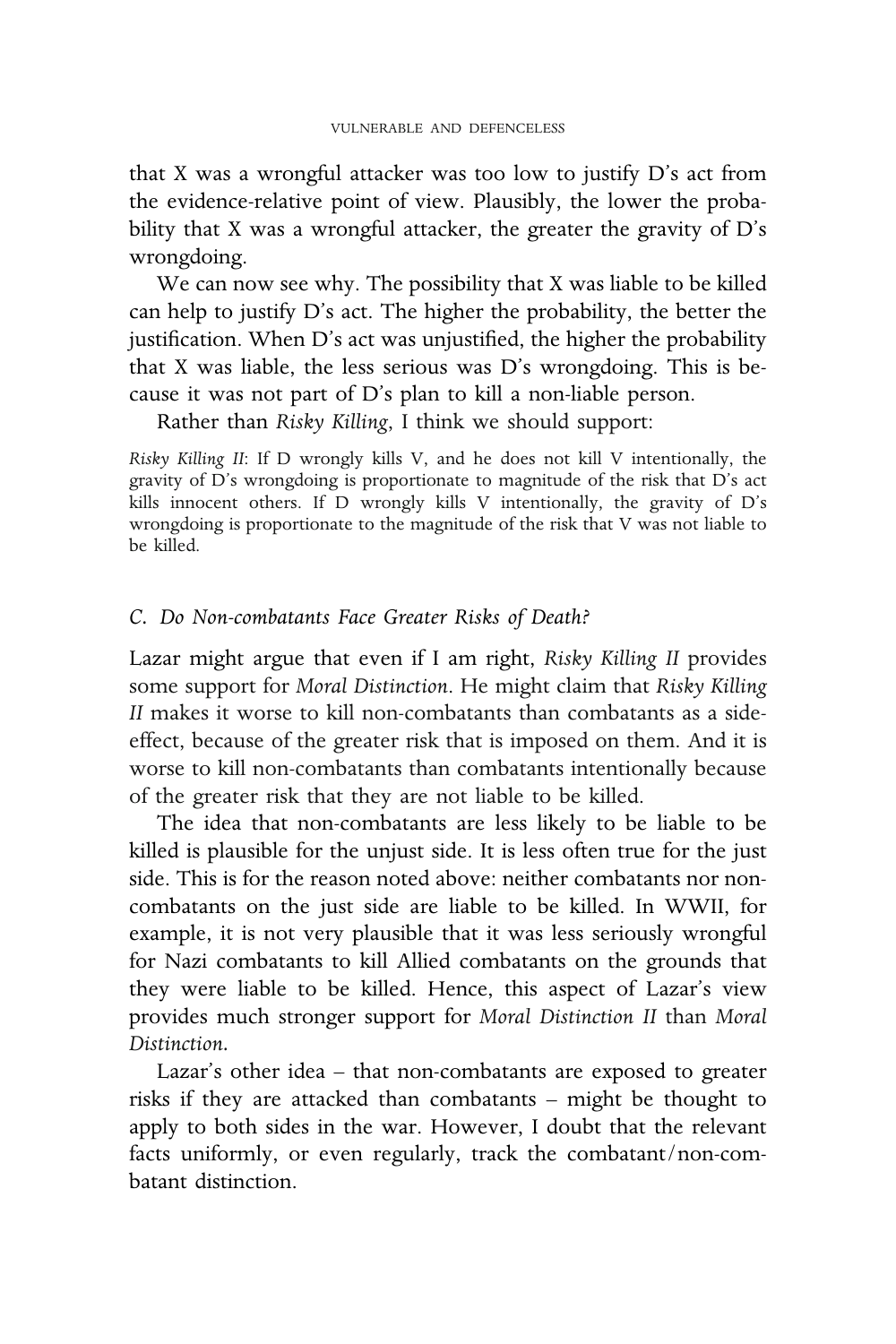First note that Risky Killing II can support Moral Distinction only if risk distribution matters independently of expected outcomes. We can see this clearly from the fact that the overall magnitude of a risk that one inflicts on a population depends on the overall expected outcome. For example, consider a population of two {A and B}. Hold constant the expected outcome as one death. This is consistent with a range of risk distributions: 100% risk to A and 0% risk to B; 100% risk to B and 0% risk to A; 50% risk to A and 50% risk to B; 25% risk to A and 75% risk to B, and so on. If only expected outcomes matter, and risk distribution does not independently matter, Risky Killing II supports any action that reduces the death toll, regardless of who is killed. If killing non-combatants reduces the death toll, and risk distribution does not matter, Risky Killing II supports killing non-combatants.

Perhaps Lazar might argue that killing combatants rather than non-combatants regularly reduces the death toll. This is not very plausible. Consider a war that is fought between sides with different military capacities, as most wars are. Successful kills by combatants on the weaker side against combatants the stronger side will tend to prolong the war. The weaker side will lose anyway; they will just take longer to do so. This will substantially increase the death toll. Killing non-combatants, in contrast, typically achieves nothing, or may even strengthen the resolve of the stronger side leading to a swifter resolution, reducing the overall death toll.

So Lazar must rely on the idea that risk distribution matters independently of the expected outcome of a person's risk-taking actions. He thinks that it does. Were this true, it might support the view that it is sometimes wrong to inflict harm on non-combatants rather than combatants, even when doing so reduces the death toll overall: this is so if the conditional risks that non-combatants face are higher than the conditional risks that combatants face. Lazar argues that non-combatants do face higher conditional risks of this kind.

However, whether this is true depends on how the non-combatants are harmed. To see this note that targeting a large group of people, where only some of these people will be harmed, does not impose a high risk of death on any particular person. Now suppose that the just side can end the war either by attacking combatants or non-combatants. Randomly targeting a large non-combatant popu-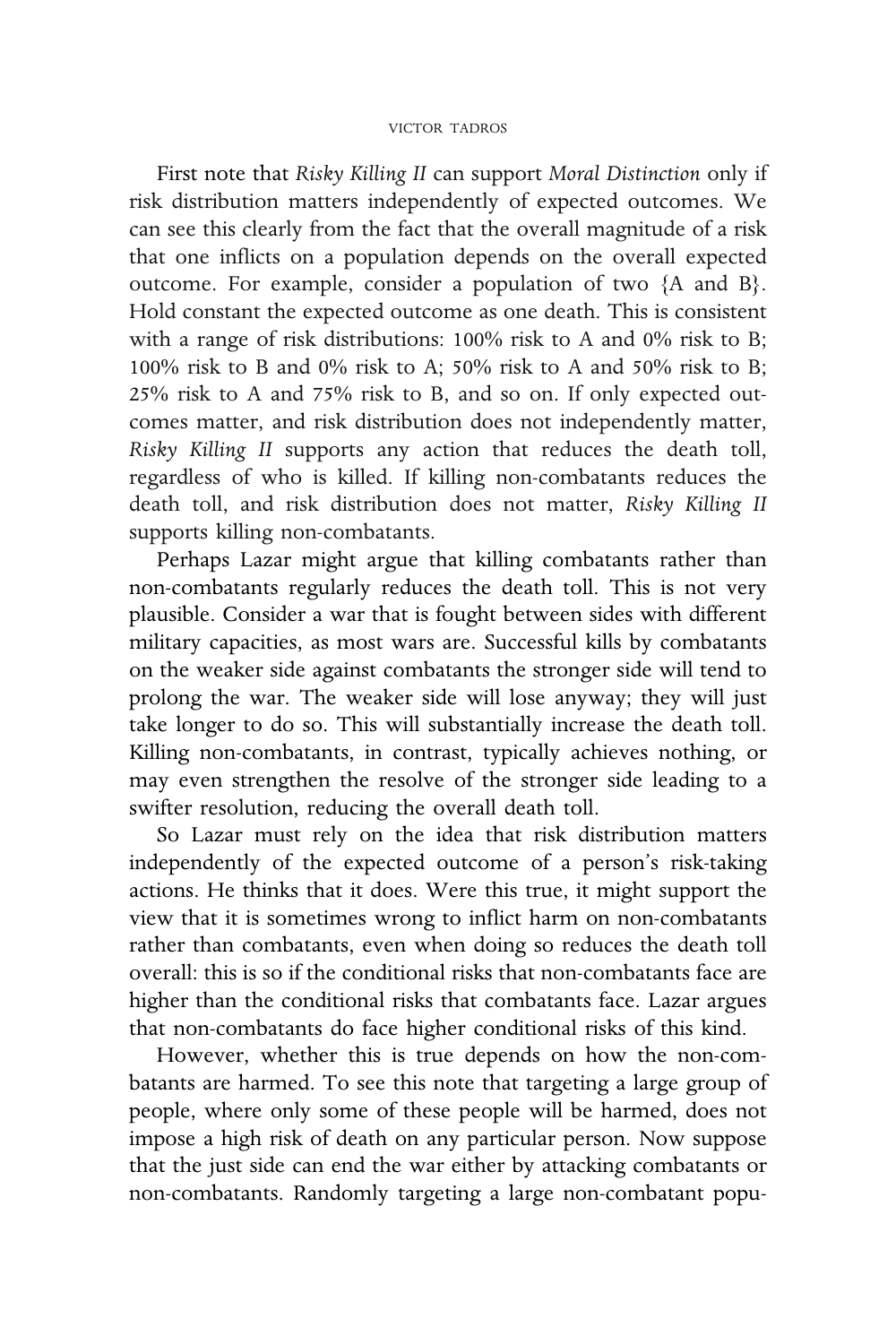lation will be effective in ending the war – this might be because the civilians will be terrorized, or it might be because the civilian infrastructure that is necessary to support the war will be easily undermined. It may well improve the risk distribution to randomly target civilians in the large population when compared with attacking combatants on the battlefield in the conventional way: the former act imposes a low risk of death on all members of a large population, where the latter imposes a high risk of death on particular identified individuals.

But attacks on non-combatants often impose small risks on each member of a large population: aerial bombardment of major cities is the obvious example. Lazar's view seems to support this practice over targeting combatants on the battlefield. I have some doubts about the moral significance of risk distribution – if it is significant, I doubt that it is very significant. If we have a choice between killing a particular person, or killing a person at random from a group, we do not have a strong reason to prefer the latter to the former. Lazar thinks otherwise. Either way, Risky Killing II does not favour Moral **Distinction** 

### D. Defencelessness

In addition to his views about vulnerability, Lazar thinks that it is worse to kill the defenceless than those who are not defenceless. Defencelessness is bad, he claims, because the defenceless are dominated, in Philip Pettit's sense.<sup>16</sup> Lazar also thinks that because defencelessness is bad in itself, it is especially wrong to kill or harm the defenceless.

I doubt that it is a bad thing to be defenceless, in Lazar's sense, or to be dominated in Pettit's sense. Consider:

Happy Island: X and Y live together on a desert island for the whole of their lives. They are very fond of each other, live a terrific life together full of joy, laughter, and cooperation, fully respecting the importance of each other's valuable options. Both are very robustly disposed to respect the importance of each other's valuable options, so there was never any real chance that they would wrongly restrict these options. Both die fully contented with their lot, celebrating their good fortune to have been abandoned with such great company. X could have completely restricted Y's valuable options without sanction and Y could have done the same to

<sup>&</sup>lt;sup>16</sup> Pettit outlines his view most fully in Republicanism: A Theory of Freedom and Government (Oxford: OUP, 1997).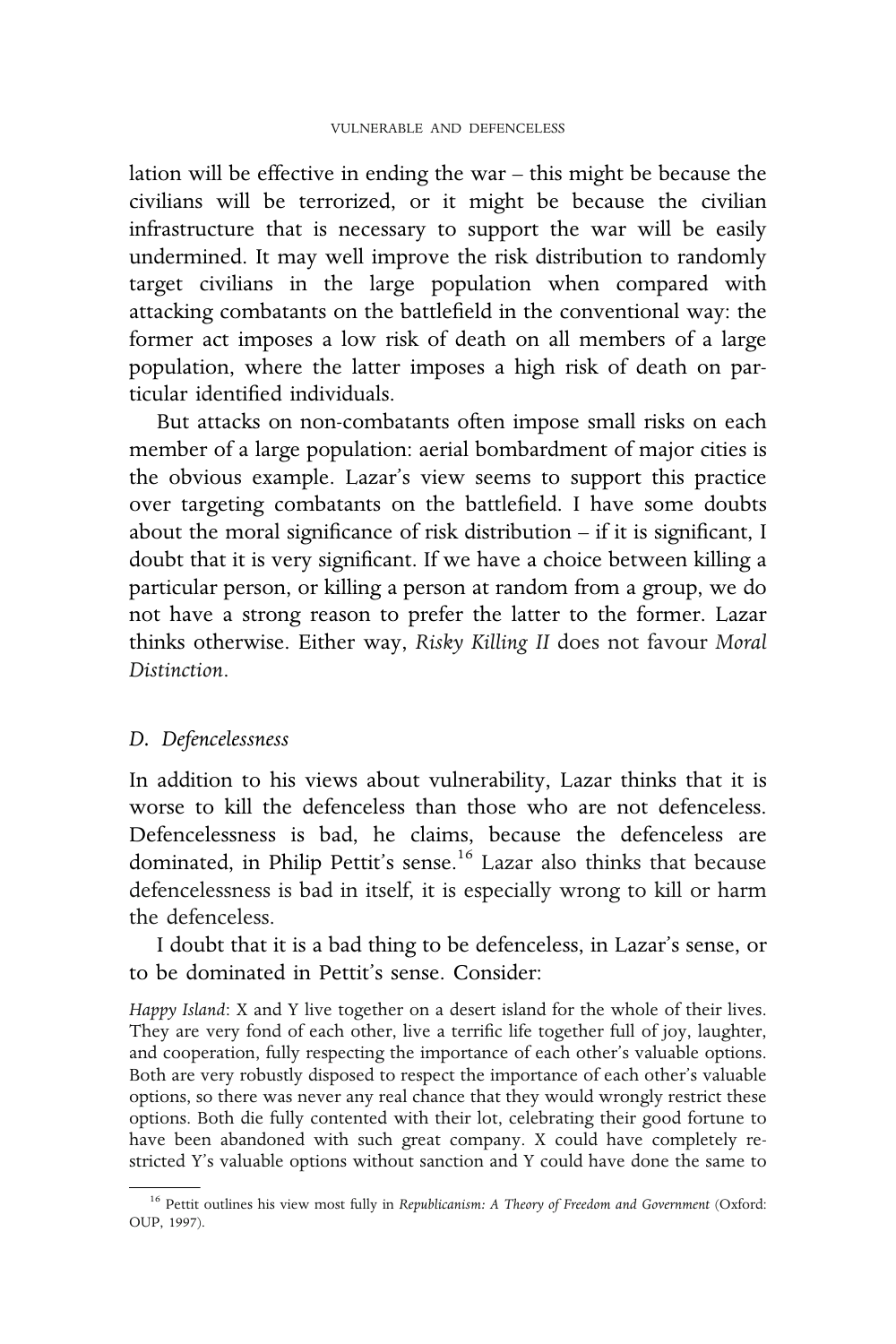X without sanction – each could do so by harming the other in a way that prevented retaliation, and there was ample opportunity for each to do this had they so wished. Neither even thought of making a threat to the other, given how well-disposed they were to each other.

X and Y are each very vulnerable (in Lazar's conditional sense of vulnerability) and defenceless. Each also dominates the other in Pettit's sense. If X threatens Y, Y is certain to be harmed, and Y is completely unable to defend himself; and vice versa. It seems plausible that X and Y are each very vulnerable and defenceless, regardless of whether Lazar's account of these things is correct. But these facts about X and Y seem in no way morally problematic. They do not dominate each other, in any morally important sense of the word, and they have no reason to regret the power that each has over the other.<sup>17</sup>

Given this, it would be surprising if it were worse to kill the defenceless. And, indeed, I doubt that it is. Consider:

Island Kill: D is flying over Happy Island, on which X and Y live, more or less in the circumstances in Happy Island. X is an expert with an anti-aircraft gun that is on the island. Y is not. D's plane has been hijacked by evil terrorists, who threaten D that if he does not kill either X or Y, D and all of the passengers on D's plane will be killed. If D fires at either X or Y, X will fire his anti-aircraft gun at the plane, and there is a chance that this will avert the attack. D has an equal chance of killing either X or Y if he targets that person.

Lazar implies that it would be worse for D to shoot Y than X. X and Y are equally vulnerable to attack by D, but only Y, not X, is defenceless. This is because X is able to defend himself, whereas Y is reliant on X to defend him. I don't find this worse.

Let us, though, examine Lazar's arguments for his conclusion. He claims that D ought to attack X rather than Y because if D attacks Y, he makes Y beholden to X's whims – X's decision whether to defend Y. If D attacks X, in contrast, he does not make X beholden to Y's whims.

But when X is excellently disposed either to defend himself or to defend Y, the fact that X could decide differently seems irrelevant. True, if X decided not to protect Y, Y would have a greater risk of being killed. In this way, Y depends on X. But that seems unimportant. Depending on others in this way is not a bad thing when

<sup>&</sup>lt;sup>17</sup> I develop a more complete argument against Pettit's republican freedom in 'Against Republicanism' unpublished ms.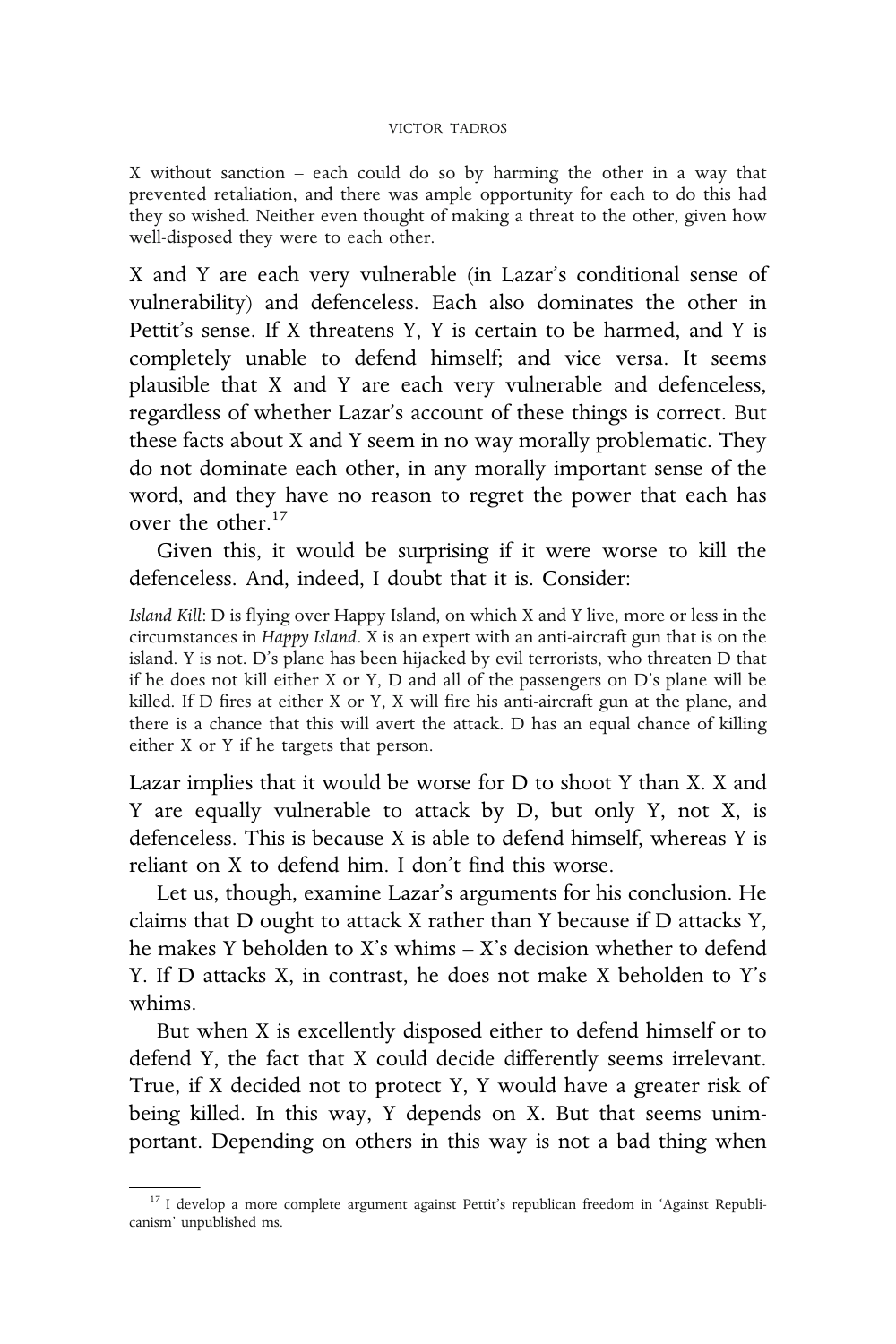one has every reason to be very confident that one can do so. It is a standard feature of complex cooperative societies that we all depend on others to do the tasks that are necessary to advance our freedom and well-being. This is not a regrettable fact about such societies. It might even be something to celebrate.

Here is a second idea of Lazar's: how well our lives go depends not only on 'how things actually turn out, but on what could have happened if things had gone differently'.<sup>18</sup> Lazar does not defend this claim, and it doesn't seem true. Suppose that I contract some fatal disease and die. Is it really true that how well my life goes depends on whether I could have avoided the disease, or on whether I would not have died in some nearby world? I doubt that it is.

Overall, neither vulnerability nor defencelessness support Moral Distinction. Either they fail regularly to track the distinction between combatants and non-combatants, or they seem false.

### VII. CONCLUSION

As usual, my comments are critically focused. Although I think that his main conclusion – Moral Distinction – is false, many of Lazar's arguments are successful in supporting a narrower principle: Moral Distinction II. And Moral Distinction II is an important principle – it is the principle that ought to guide those with just aims.

Of course, many people without just aims think that their aims are just. And this affects the general legal rules and social conventions that we should favour. Perhaps we should tell people that something like Moral Distinction is true because that would have good effects, given that people can't tell wrong from right in war. But that does not make Moral Distinction true, and I doubt that it is.

### OPEN ACCESS

This article is distributed under the terms of the Creative Commons Attribution 4.0 International License [\(http://creativecommons.org/licenses/](http://creativecommons.org/licenses/by/4.0/) [by/4.0/](http://creativecommons.org/licenses/by/4.0/)), which permits unrestricted use, distribution, and reproduction in any medium, provided you give appropriate credit to the original author(s)

<sup>&</sup>lt;sup>18</sup> SC 111.